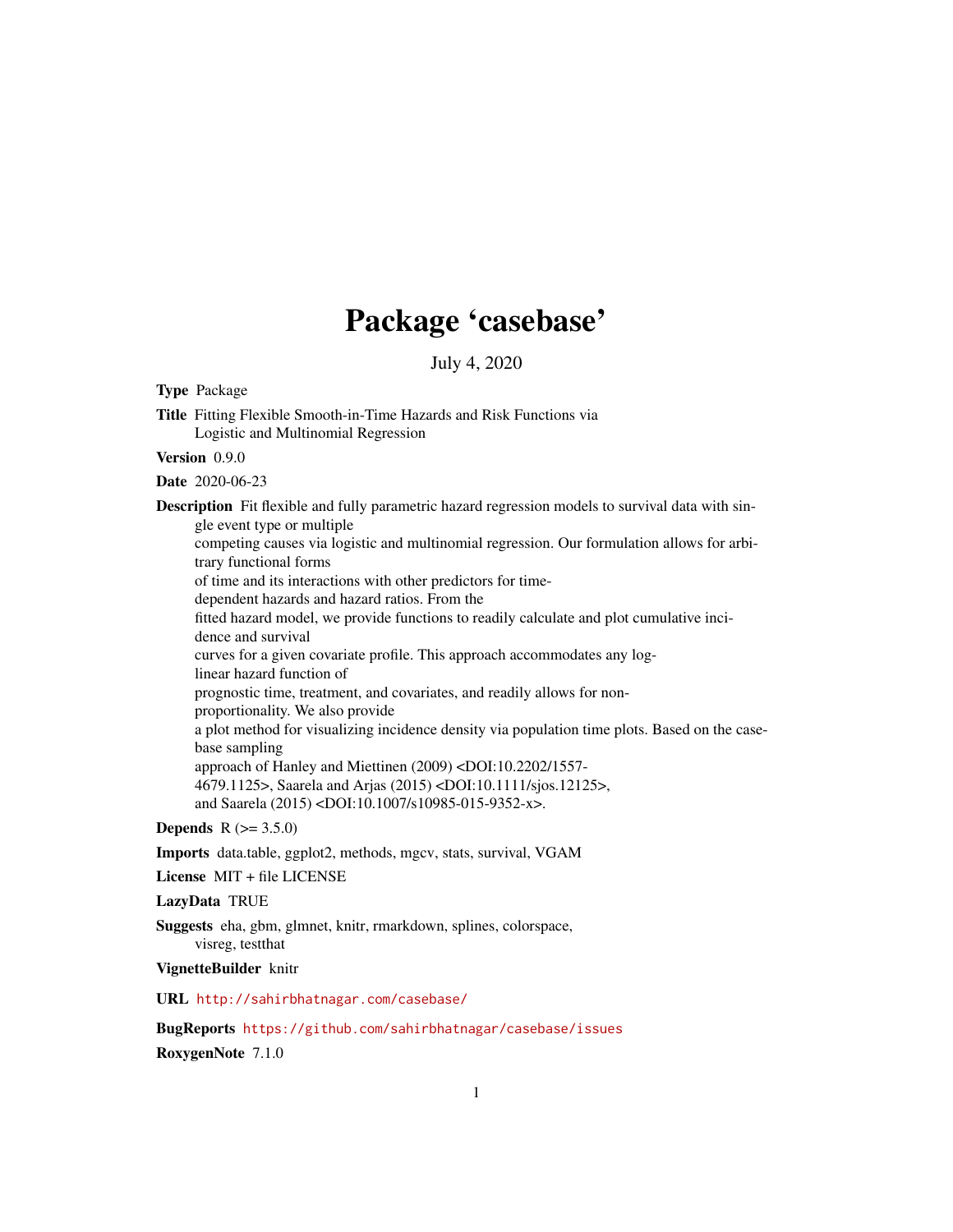# <span id="page-1-0"></span>Encoding UTF-8

# NeedsCompilation no

Author Sahir Bhatnagar [aut, cre] (http://sahirbhatnagar.com/), Maxime Turgeon [aut] (<https://orcid.org/0000-0003-4863-6035>), Jesse Islam [aut] (https://www.jesseislam.com/), Olli Saarela [aut] (http://individual.utoronto.ca/osaarela/), James Hanley [aut] (http://www.medicine.mcgill.ca/epidemiology/hanley/)

Maintainer Sahir Bhatnagar <sahir.bhatnagar@gmail.com>

Repository CRAN

Date/Publication 2020-07-03 23:10:17 UTC

# R topics documented:

| Index | 31 |
|-------|----|

absoluteRisk.CompRisk *Compute absolute risks using the fitted hazard function.*

#### <span id="page-1-1"></span>Description

Using the output of the function fitSmoothHazard, we can compute absolute risks by integrating the fitted hazard function over a time period and then converting this to an estimated survival for each individual.

Plot method for objects returned by the absoluteRisk function. Current plot types are cumulative incidence and survival functions.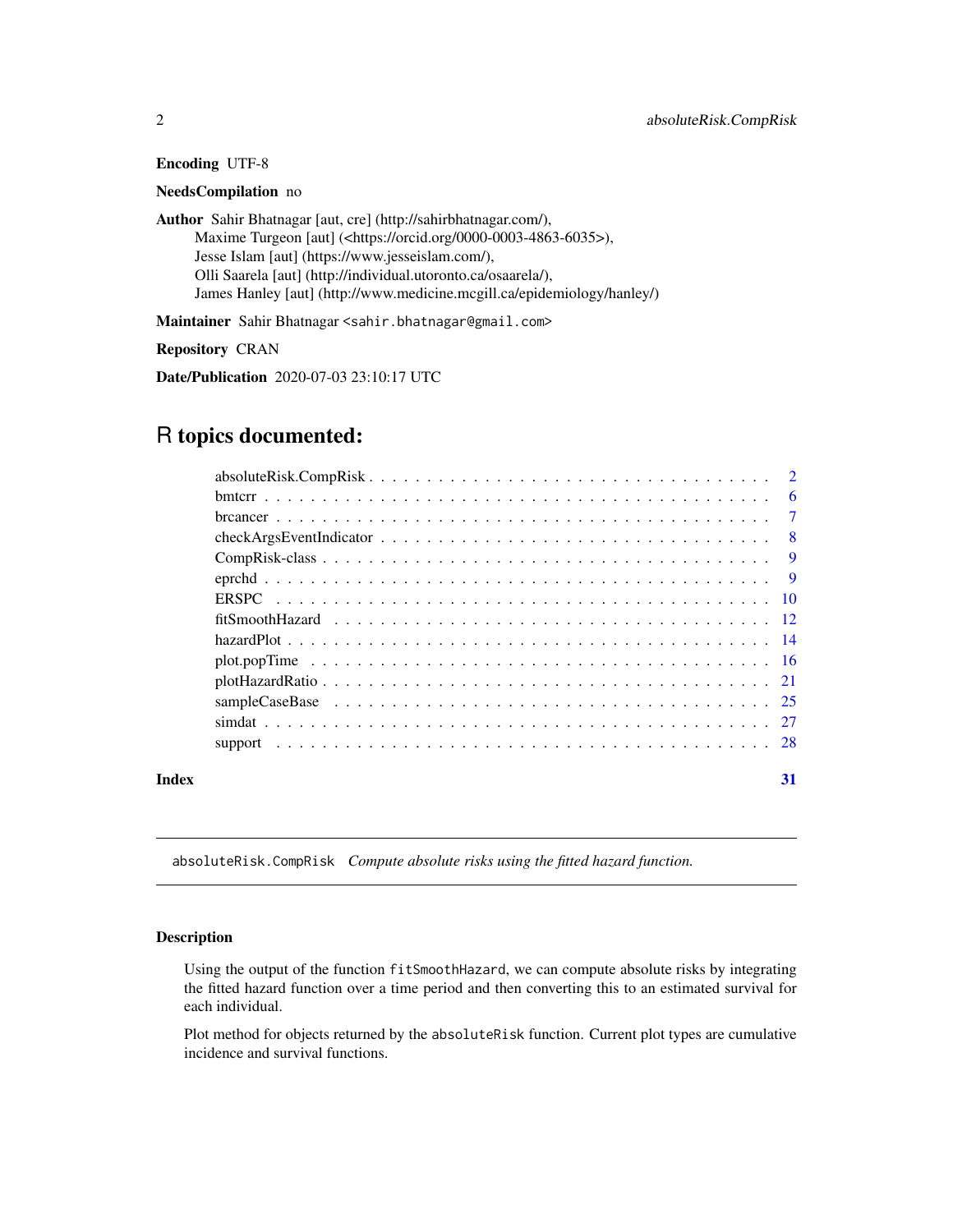# <span id="page-2-0"></span>Usage

```
absoluteRisk.CompRisk(
  object,
  time,
 newdata,
 method = c("numerical", "montecarlo"),
 nsamp = 100,
 onlyMain = TRUE,
  type = c("CI", "survival"),addZero = TRUE
\mathcal{L}absoluteRisk(
  object,
 time,
 newdata,
 method = c("numerical", "montecarlo"),
 nsamp = 100,s = c("lambda.1se", "lambda.min"),
 n.trees,
  onlyMain = TRUE,
  type = c("CI", "survival"),
  addZero = TRUE,
 ntimes = 100,
  ...
\mathcal{L}## S3 method for class 'absRiskCB'
print(x, \ldots)## S3 method for class 'absRiskCB'
plot(
 x,
  ...,
 xlab = "time",
 ylab = ifelse(attr(x, "type") == "CI", "cumulative incidence",
    "survival probability"),
  type = "1",gg = TRUE,id.names,
  legend.title
\mathcal{L}
```
# Arguments

| object | Output of function fitSmoothHazard.                                    |
|--------|------------------------------------------------------------------------|
| time   | A vector of time points at which we should compute the absolute risks. |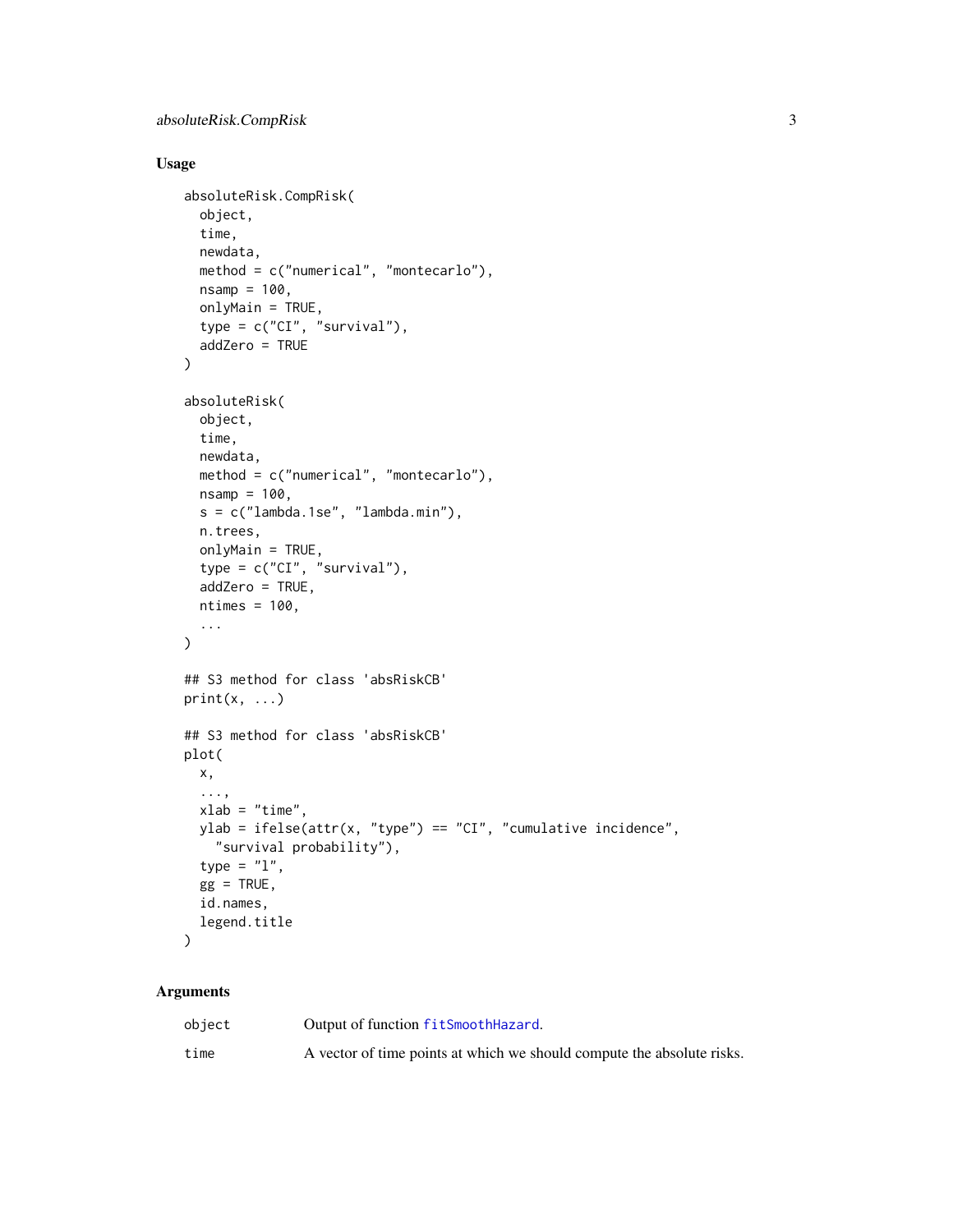<span id="page-3-0"></span>

| Optionally, a data frame in which to look for variables with which to pre-<br>dict. If omitted, the mean absolute risk is returned. Alternatively, if newdata<br>= "typical", the absolute risk will be computed at a "typical" covariate profile<br>(see Details). |
|---------------------------------------------------------------------------------------------------------------------------------------------------------------------------------------------------------------------------------------------------------------------|
| Method used for integration. Defaults to "numerical", which uses the trape-<br>zoidal rule to integrate over all time points together. The only other option is<br>"montecarlo", which implements Monte-Carlo integration.                                          |
| Maximal number of subdivisions (if method = "numerical") or number of sam-<br>pled points (if method = "montecarlo").                                                                                                                                               |
| Logical. For competing risks, should we return absolute risks only for the main<br>event of interest? Defaults to TRUE.                                                                                                                                             |
| Line type. Only used if gg = FALSE. This argument gets passed to graphics:: matplot().<br>Default: 'l'                                                                                                                                                              |
| Logical. Should we add time $= 0$ at the beginning of the output? Defaults to<br>TRUE.                                                                                                                                                                              |
| Value of the penalty parameter lambda at which predictions are required (for<br>class cv.glmnet).                                                                                                                                                                   |
| Number of trees used in the prediction (for class gbm).                                                                                                                                                                                                             |
| Number of time points (only used if time is missing).                                                                                                                                                                                                               |
| further arguments passed to matplot. Only used if gg=FALSE.                                                                                                                                                                                                         |
| Fitted object of class absRiskCB. This is the result from the casebase: : absoluteRisk()<br>function.                                                                                                                                                               |
| xaxis label, Default: 'time'                                                                                                                                                                                                                                        |
| yaxis label. By default, this will use the "type" attribute of the absRiskCB<br>object                                                                                                                                                                              |
| Logical for whether the ggplot2 package should be used for plotting. Default:<br><b>TRUE</b>                                                                                                                                                                        |
| Optional character vector used as legend key when gg=TRUE. If missing, defaults<br>to V1, V2,                                                                                                                                                                       |
| Optional character vector of the legend title. Only used if gg = FALSE. Default<br>is 'ID'                                                                                                                                                                          |
|                                                                                                                                                                                                                                                                     |

# Details

If newdata = "typical", we create a typical covariate profile for the absolute risk computation. This means that we take the median for numerical and date variables, and we take the most common level for factor variables.

In general, the output will include a column corresponding to the provided time points. Some modifications of the time vector are done: time=0 is added, the time points are ordered, and duplicates are removed. All these modifications simplify the computations and give an output that can easily be used to plot risk curves.

If there is no competing risk, the output is a matrix where each column corresponds to the several covariate profiles, and where each row corresponds to a time point. If there are competing risks, the output will be a 3-dimensional array, with the third dimension corresponding to the different events.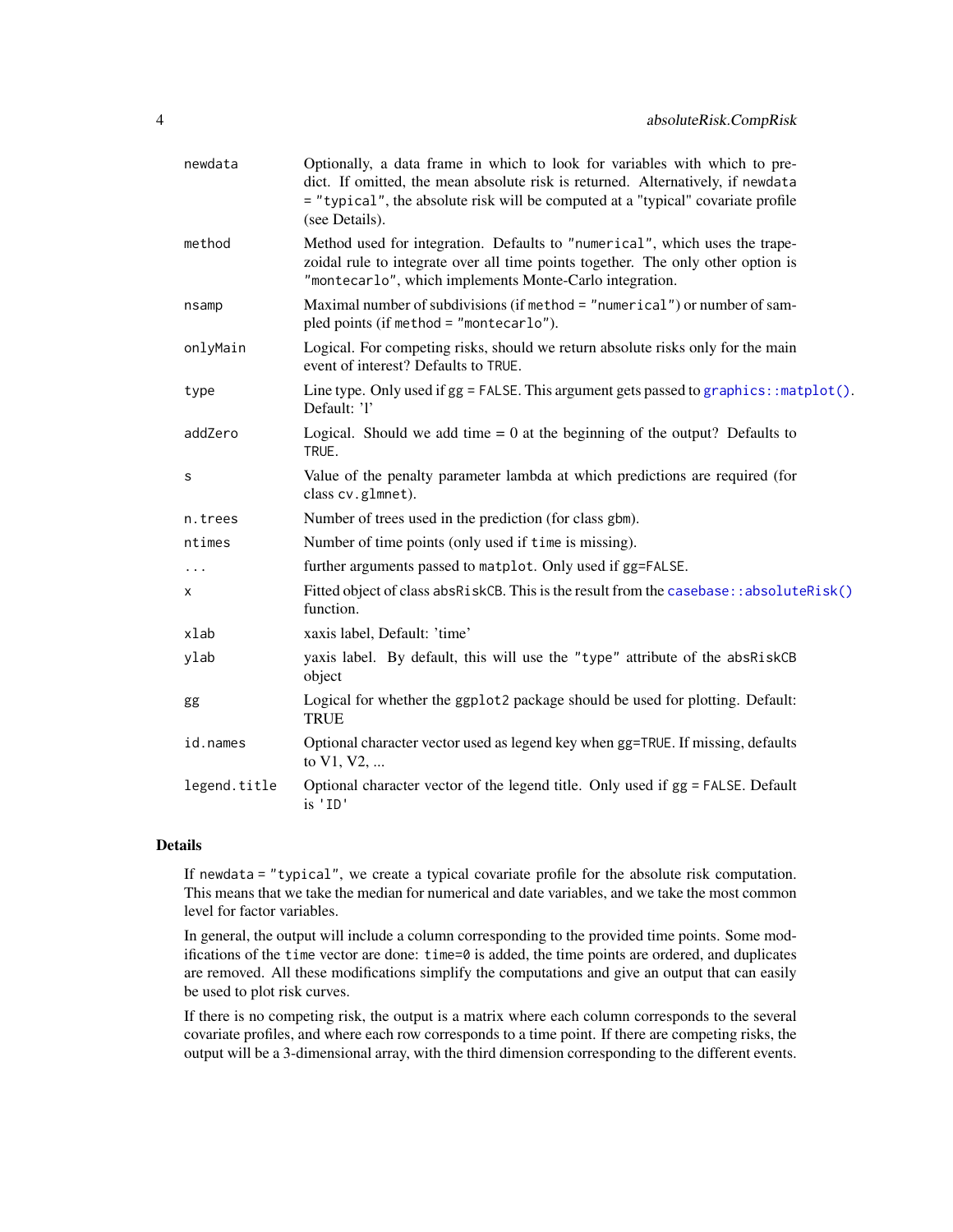# <span id="page-4-0"></span>absoluteRisk.CompRisk 5

The numerical method should be good enough in most situation, but Monte Carlo integration can give more accurate results when the estimated hazard function is not smooth (e.g. when modeling with time-varying covariates).

#### Value

If time was provided, returns the estimated absolute risk for the user-supplied covariate profiles. This will be stored in a matrix or a higher dimensional array, depending on the input (see details). If both time and newdata are missing, returns the original data with a new column containing the risk estimate at failure times.

A plot of the cumulative incidence or survival curve

## See Also

[matplot](#page-0-0), [absoluteRisk](#page-1-1), [as.data.table](#page-0-0), [setattr](#page-0-0), [melt.data.table](#page-0-0)

```
# Simulate censored survival data for two outcome types
library(data.table)
set.seed(12345)
nobs <- 1000
tlim \leq 20
# simulation parameters
b1 < -200b2 < -50# event type 0-censored, 1-event of interest, 2-competing event
# t observed time/endpoint
# z is a binary covariate
DT \le data.table(z = rbinom(nobs, 1, 0.5))
DTC, ':=' (''t_events'' = rweibull(nobs, 1, b1),"t_{comp" = rweibull(nobs, 1, b2))]DT[, `:=`("event" = 1 * (t_{event} < t_{comp}) + 2 * (t_{event} > t_{comp}),
         "time" = pmin(t_event, t_comp))]
DT[time >= tlim, \text{':=}'("event" = 0, "time" = tlim)]
out_linear <- fitSmoothHazard(event ~ time + z, DT, ratio = 10)
linear_risk <- absoluteRisk(out_linear, time = 10,
                             newdata = data.table("z" = c(\emptyset,1)))
# Plot CI curves----
library(ggplot2)
data("brcancer")
mod_cb_tvc <- fitSmoothHazard(cens ~ estrec*log(time) +
                                 horTh +
                                 age +
                                 menostat +
                                 tsize +
                                 tgrade +
                                 pnodes +
```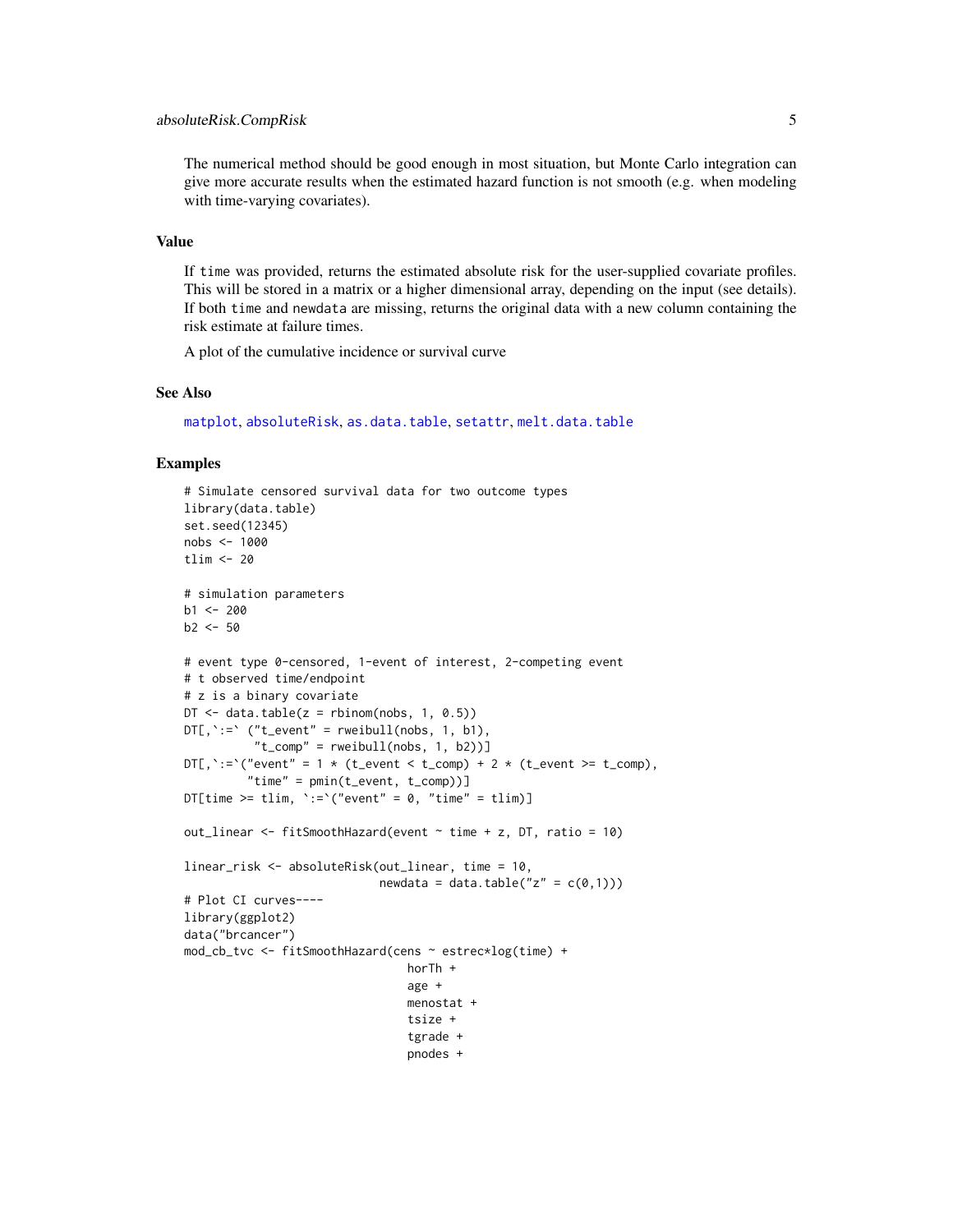```
progrec,
                              data = brcancer,
                              time = "time", ratio = 1)
smooth_risk_brcancer <- absoluteRisk(object = mod_cb_tvc,
                                     newdata = brcancer[c(1,50),])class(smooth_risk_brcancer)
plot(smooth_risk_brcancer)
```
#### bmtcrr *Data on transplant patients*

# Description

Data on patients who underwent haematopoietic stem cell transplantation for acute leukemia.

# Usage

bmtcrr

# Format

A dataframe with 177 observations and 7 variables:

Sex Gender of the individual

D Disease: lymphoblastic or myeloblastic leukemia, abbreviated as ALL and AML, respectively

Phase Phase at transplant (Relapse, CR1, CR2, CR3)

Age Age at the beginning of follow-up

- Status Status indicator: 0=censored, 1=relapse, 2=competing event
- Source Source of stem cells: bone marrow and peripheral blood, coded as BM+PB, or peripheral blood only, coded as PB

ftime Failure time in months

# Source

Available at the following website: <http://www.stat.unipg.it/luca/R/>

# References

Scrucca L, Santucci A, Aversa F. Competing risk analysis using R: an easy guide for clinicians. Bone Marrow Transplant. 2007 Aug;40(4):381-7. doi: [10.1038/sj.bmt.1705727.](https://doi.org/10.1038/sj.bmt.1705727)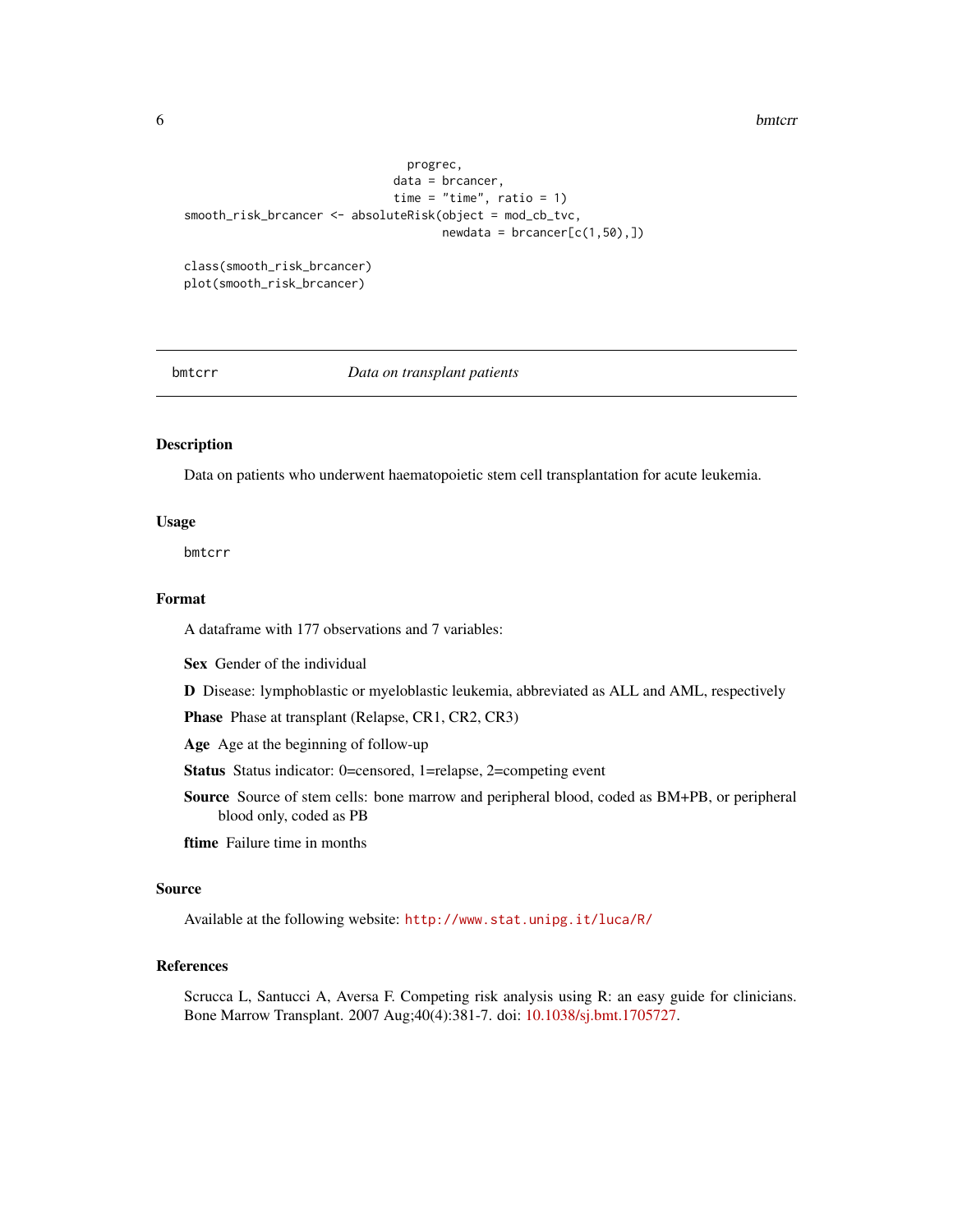#### <span id="page-6-0"></span>Description

A data frame containing the observations from the GBSG2 study. This is taken almost verbatim from the TH.data package.

# Usage

brcancer

# Format

This data frame contains the observations of 686 women:

horTh hormonal therapy, a factor at two levels no and yes.

hormon numeric version of horTh

age of the patients in years.

menostat menopausal status, a factor at two levels pre (premenopausal) and post (postmenopausal).

meno Numeric version of menostat

tsize tumor size (in mm).

tgrade tumor grade, a ordered factor at levels I < II < III.

pnodes number of positive nodes.

progrec progesterone receptor (in fmol).

estrec estrogen receptor (in fmol).

time recurrence free survival time (in days).

cens censoring indicator (0- censored, 1- event).

# Source

Torsten Hothorn (2019). TH.data: TH's Data Archive. R package version 1.0-10. https://CRAN.Rproject.org/package=TH.data

# References

M. Schumacher, G. Basert, H. Bojar, K. Huebner, M. Olschewski, W. Sauerbrei, C. Schmoor, C. Beyerle, R.L.A. Neumann and H.F. Rauschecker for the German Breast Cancer Study Group (1994), Randomized  $2 \times 2$  trial evaluating hormonal treatment and the duration of chemotherapy in nodepositive breast cancer patients. *Journal of Clinical Oncology*, 12, 2086–2093.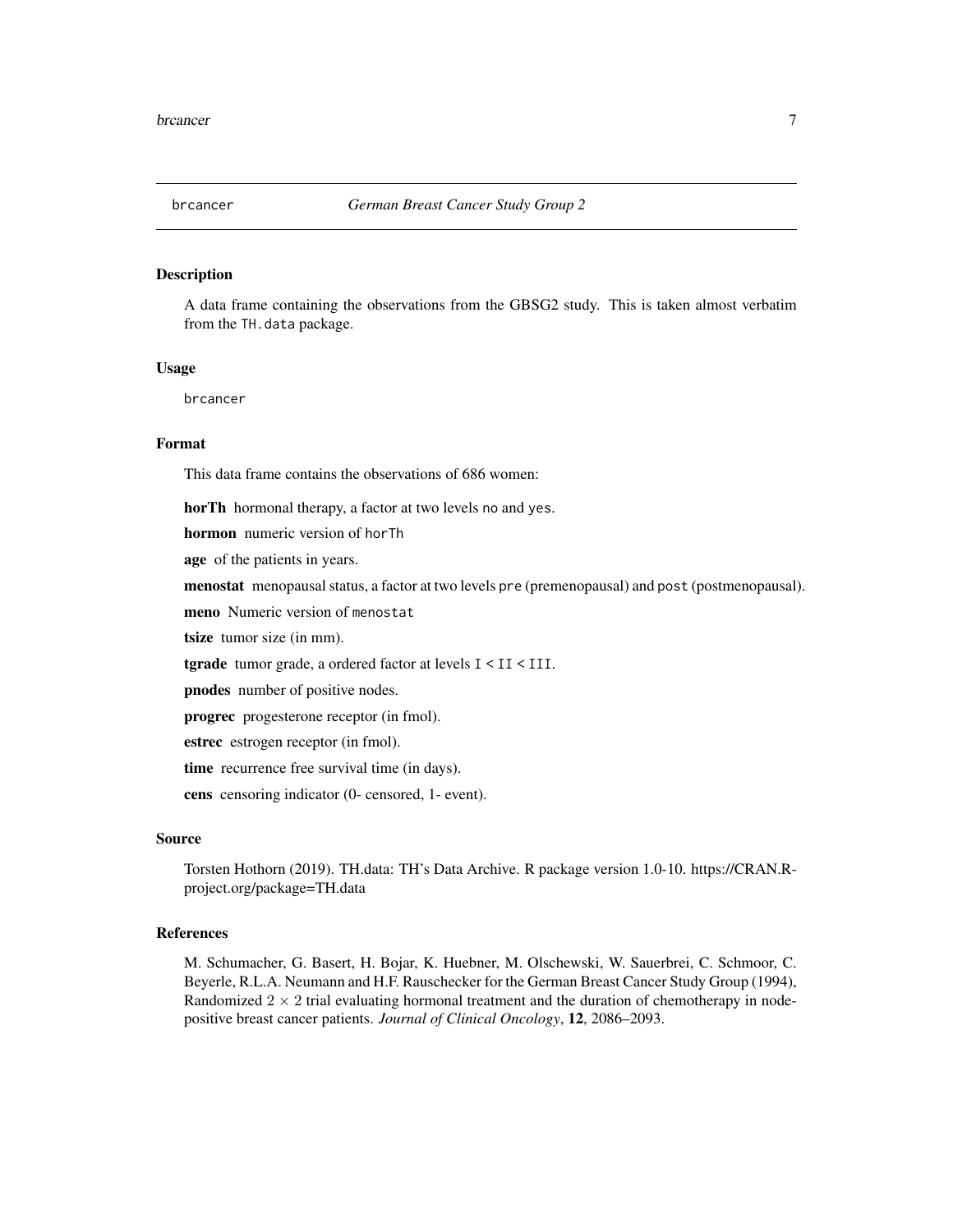<span id="page-7-0"></span>checkArgsEventIndicator

*Check that Event is in Correct Format*

#### Description

Checks for event categories and gives a warning message indicating which level is assumed to be the reference level.

# Usage

checkArgsEventIndicator(data, event, censored.indicator)

## Arguments

| data               | a data. frame or data. table containing the source dataset.                                                                                                                                                                                                                                                                                                                                                                                    |
|--------------------|------------------------------------------------------------------------------------------------------------------------------------------------------------------------------------------------------------------------------------------------------------------------------------------------------------------------------------------------------------------------------------------------------------------------------------------------|
| event              | a character string giving the name of the event variable contained in data.<br>See Details. If event is a numeric variable, then 0 needs to represent a cen-<br>sored observation, 1 needs to be the event of interest. Integers 2, 3,  and<br>so on are treated as competing events. If event is a factor or character and<br>censored indicator is not specified, this function will assume the reference<br>level is the censored indicator |
| censored.indicator |                                                                                                                                                                                                                                                                                                                                                                                                                                                |
|                    | a character string of length 1 indicating which value in event is the censored.                                                                                                                                                                                                                                                                                                                                                                |

This function will use [relevel](#page-0-0) to set censored.indicator as the reference level. This argument is ignored if the event variable is a numeric

# Value

A list of length two. The first element is the factored event, and the second element is the numeric representation of the event

```
if (requireNamespace("survival", quietly = TRUE)) {
library(survival) # for veteran data
checkArgsEventIndicator(data = veteran, event = "celltype",
                        censored.indicator = "smallcell")
checkArgsEventIndicator(data = veteran, event = "status")
}
data("bmtcrr") # from casebase
checkArgsEventIndicator(data = bmtcrr, event = "Sex",
                        censored.indicator = "M")
checkArgsEventIndicator(data = bmtcrr, event = "D",
                        censored.indicator = "AML")
checkArgsEventIndicator(data = bmtcrr, event = "Status")
```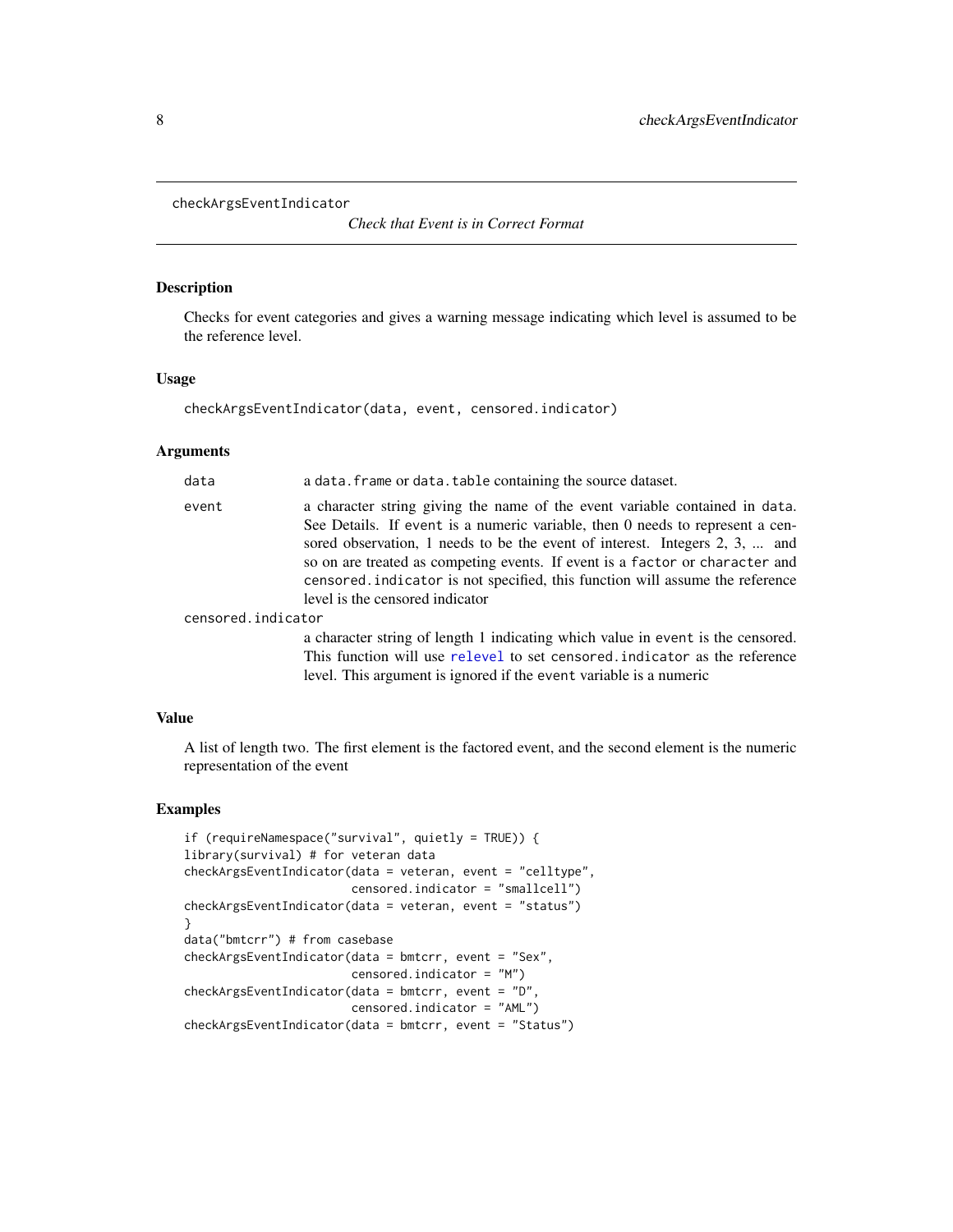<span id="page-8-0"></span>CompRisk-class *An S4 class to store the output of fitSmoothHazard*

# <span id="page-8-1"></span>Description

This class inherits from vglm-class.

# Usage

```
summary(object, ...)
```
## S4 method for signature 'CompRisk' summary(object)

#### Arguments

| object   | Object of class CompRisk |
|----------|--------------------------|
| $\cdots$ | Extra parameters         |

#### Slots

- originalData Data.frame containing the original data (i.e. before case-base sampling). This is used by the [absoluteRisk](#page-1-1) function.
- typeEvents Numeric factor which encodes the type of events being considered (including censoring).

timeVar Character string giving the name of the time variable, as appearing in originalData

eventVar Character string giving the name of the event variable, as appearing in originalData

eprchd *Estrogen plus Progestin and the Risk of Coronary Heart Disease (eprchd)*

# Description

This data was reconstructed from the curves in figure 2 (Manson 2003).Compares placebo to hormone treatment.

#### Usage

eprchd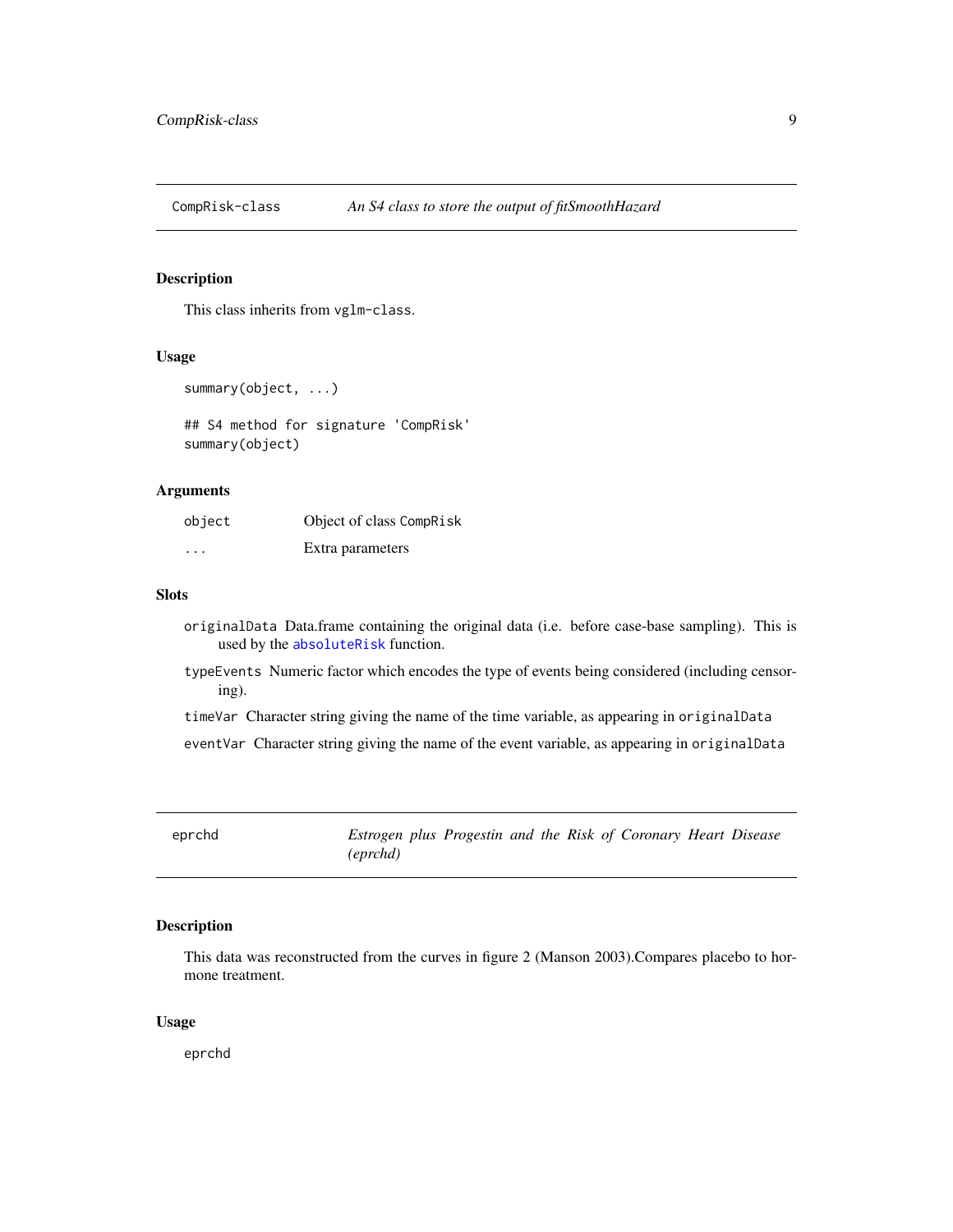# Format

A dataframe with 16608 observations and 3 variables:

time Years (continuous)

status 0=censored, 1=event

treatment placebo, estPro

# References

Manson, J. E., Hsia, J., Johnson, K. C., Rossouw, J. E., Assaf, A. R., Lasser, N. L., ... & Strickland, O. L. (2003). Estrogen plus progestin and the risk of coronary heart disease. New England Journal of Medicine, 349(6), 523-534.

### Examples

```
data("eprchd")
fit \le fitSmoothHazard(status \sim time + treatment, data = eprchd)
```

Data on the men in the European Randomized Study of Prostate Can*cer Screening*

#### Description

This data set lists the individual observations for 159,893 men in the core age group between the ages of 55 and 69 years at entry.

#### Usage

ERSPC

# Format

A data frame with 159,893 observations on the following 3 variables:

ScrArm Whether in Screening Arm (1) or non-Screening arm (0) (numeric)

- Follow.Up.Time The time, measured in years from randomization, at which follow-up was terminated
- DeadOfPrCa Whether follow-up was terminated by Death from Prostate Cancer (1) or by death from other causes, or administratively (0)

<span id="page-9-0"></span>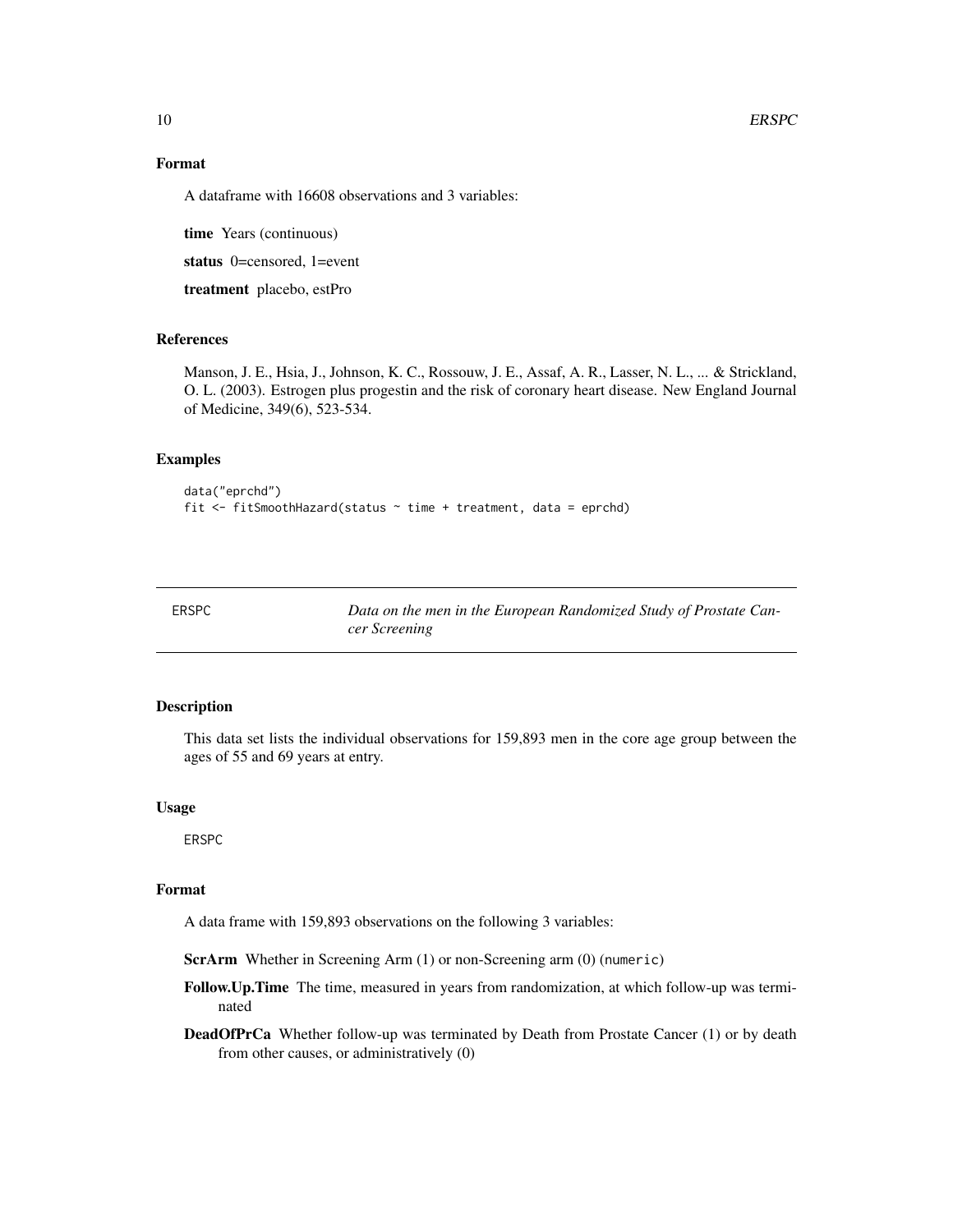# $ERSPC$  11

# Details

The men were recruited from seven European countries (centers). Each centre began recruitment at a different time, ranging from 1991 to 1998. The last entry was in December 2003. The uniform censoring date was December 31, 2006. The randomization ratio was 1:1 in six of the seven centres. In the seventh, Finland, the size of the screening group was fixed at 32,000 subjects. Because the whole birth cohort underwent randomization, this led to a ratio, for the screening group to the control group, of approximately 1 to 1.5, and to the non-screening arm being larger than the screening arm.

The randomization of the Finnish cohorts were carried out on January 1 of each of the 4 years 1996 to 1999. This, coupled with the uniform December 31 2006 censoring date, lead to large numbers of men with exactly 11, 10, 9 or 8 years of follow-up.

Tracked backwards in time (i.e. from right to left), the Population-Time plot shows the recruitment pattern from its beginning in 1991, and in particular the Jan 1 entries in successive years.

Tracked forwards in time (i.e. from left to right), the plot for the first 3 years shows attrition due entirely to death (mainly from other causes). Since the Swedish and Belgian centres were the last to close their recruitment - in December 2003 - the minimum potential follow-up is three years. Tracked further forwards in time (i.e. after year 3) the attrition is a combination of deaths and staggered entries.

#### Source

The individual censored values were recovered by James Hanley from the Postcript code that the NEJM article (Schroder et al., 2009) used to render Figure 2 (see Liu et al., 2014, for details). The uncensored values were more difficult to recover exactly, as the 'jumps' in the Nelson-Aalen plot are not as monotonic as first principles would imply. Thus, for each arm, the numbers of deaths in each 1-year time-bin were estimated from the differences in the cumulative incidence curves at years 1, 2, ... , applied to the numbers at risk within the time-interval. The death times were then distributed at random within each bin.

The interested reader can 'see' the large numbers of individual censored values by zooming in on the original pdf Figure, and watching the Figure being re-rendered, or by printing the graph and watching the printer 'pause' while it superimposes several thousand dots (censored values) onto the curve. Watching these is what prompted JH to look at what lay 'behind' the curve. The curve itself can be drawn using fewer than 1000 line segments, and unless on peers into the PostScript) the almost 160,000 dots generated by Stata are invisible.

# References

Liu Z, Rich B, Hanley JA. Recovering the raw data behind a non-parametric survival curve. Systematic Reviews 2014; 3:151. doi: [10.1186/204640533151.](https://doi.org/10.1186/2046-4053-3-151)

Schroder FH, et al., for the ERSPC Investigators. Screening and Prostate-Cancer Mortality in a Randomized European Study. N Engl J Med 2009; 360:1320-8. doi: [10.1056/NEJMoa0810084.](https://doi.org/10.1056/NEJMoa0810084)

```
data("ERSPC")
ERSPC$ScrArm <- factor(ERSPC$ScrArm,
                       levels = c(0,1),
```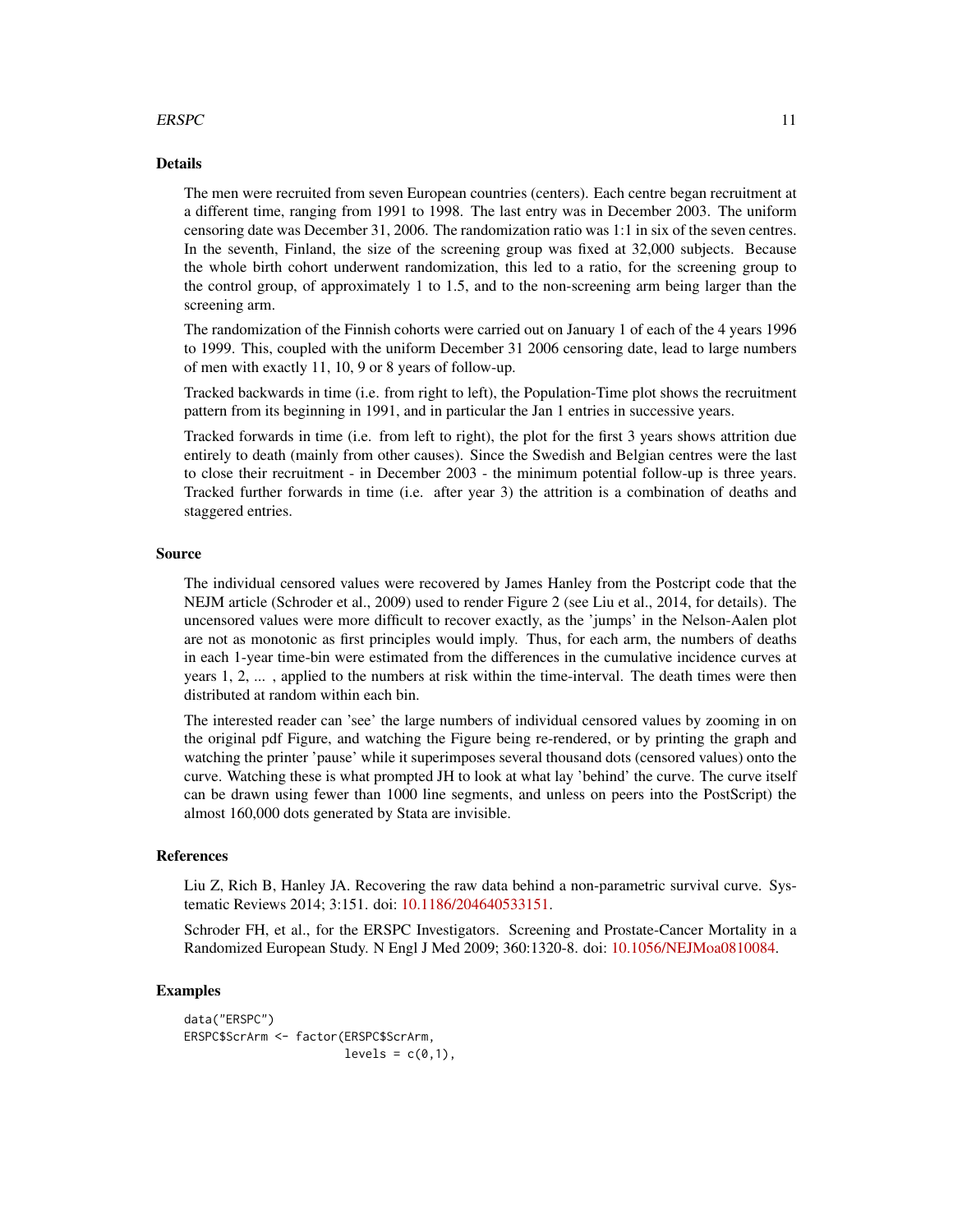```
labels = c("Control group", "Screening group"))
set.seed(12345)
pt_object_strat <- casebase::popTime(ERSPC[sample(1:nrow(ERSPC), 10000),],
                                     event = "DeadOfPrCa",
                                     exposure = "ScrArm")
plot(pt_object_strat,
     facet.params = list(ncol = 2)
```
<span id="page-11-1"></span>fitSmoothHazard *Fit smooth-in-time parametric hazard functions.*

# **Description**

Miettinen and Hanley (2009) explained how case-base sampling can be used to estimate smoothin-time parametric hazard functions. The idea is to sample person-moments, which may or may not correspond to an event, and then fit the hazard using logistic regression.

#### Usage

```
fitSmoothHazard(
  formula,
  data,
  time,
  family = c("glm", "gam", "gbm", "glmnet"),censored.indicator,
  ratio = 100,
  ...
)
fitSmoothHazard.fit(
  x,
 y,
  formula_time,
  time,
  event,
  family = c("glm", "gbm", "glmnet"),
  censored.indicator,
  ratio = 100,
  ...
)
```

```
prepareX(formula, data)
```
# Arguments

formula an object of class "formula" (or one that can be coerced to that class): a symbolic description of the model to be fitted. The details of model specification are given under Details.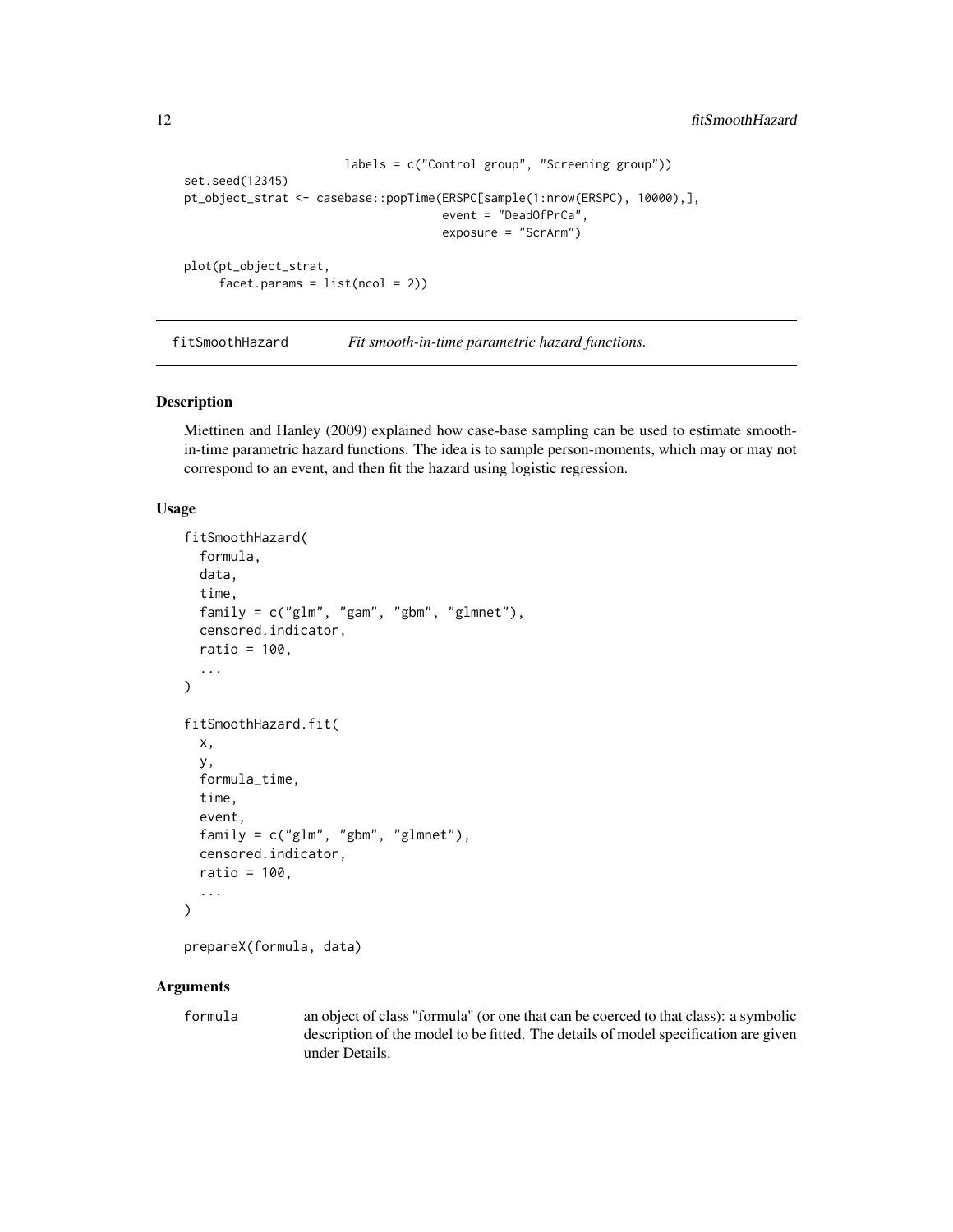<span id="page-12-0"></span>

| data               | a data frame, list or environment containing the variables in the model. If not<br>found in data, the variables are taken from environment (formula), typically<br>the environment from which fit Smooth Hazard is called.          |
|--------------------|-------------------------------------------------------------------------------------------------------------------------------------------------------------------------------------------------------------------------------------|
| time               | a character string giving the name of the time variable. See Details.                                                                                                                                                               |
| family             | a character string specifying the family of regression models used to fit the haz-<br>ard.                                                                                                                                          |
| censored.indicator |                                                                                                                                                                                                                                     |
|                    | a character string of length 1 indicating which value in event is the censored.<br>This function will use relevel to set censored indicator as the reference<br>level. This argument is ignored if the event variable is a numeric. |
| ratio              | integer, giving the ratio of the size of the base series to that of the case series.<br>Defaults to 100.                                                                                                                            |
| $\cdots$           | Additional parameters passed to fitting functions (e.g. glm, glmnet, gam).                                                                                                                                                          |
| $\mathsf{x}$       | Matrix containing covariates.                                                                                                                                                                                                       |
| y                  | Matrix containing two columns: one corresponding to time, the other to the<br>event type.                                                                                                                                           |
| formula_time       | A formula describing how the hazard depends on time. Defaults to linear.                                                                                                                                                            |
| event              | a character string giving the name of the event variable.                                                                                                                                                                           |

# Details

The object data should either be the output of the function [sampleCaseBase](#page-24-1) or the source dataset on which case-base sampling will be performed. In the latter case, it is assumed that data contains the two columns corresponding to the supplied time and event variables. The variable time is used for the sampling the base series, and therefore it should represent the time variable on its original (i.e. non transformed) scale. If time is missing, the function looks for a column named "time" in the data. Note that the event variable is inferred from formula, since it is the left hand side.

For single-event survival analysis, it is possible to fit the hazard function using glmnet, gam, or gbm. The choice of fitting family is controlled by the parameter family. The default value is glm, which corresponds to logistic regression. For competing risk analysis, only glm and glmnet are allowed.

We also provide a matrix interface through fitSmoothHazard.fit, which mimics glm.fit and gbm.fit. This is mostly convenient for family = "glmnet", since a formula interface becomes quickly cumbersome as the number of variables increases. In this setting, the matrix y should have two columns and contain the time and event variables (e.g. like the output of survival::Surv). We need this linear function of time in order to perform case-base sampling. Therefore, nonlinear functions of time should be specified as a one-sided formula through the argument formula\_time (the left-hand side is always ignored).

prepareX is a slightly modified version of the same function from the glmnet package. It can be used to convert a data.frame to a matrix with categorical variables converted to dummy variables using one-hot encoding

# Value

An object of glm and lm when there is only one event of interest, or of class [CompRisk](#page-8-1), which inherits from vglm, for a competing risk analysis. As such, functions like summary, deviance and coefficients give familiar results.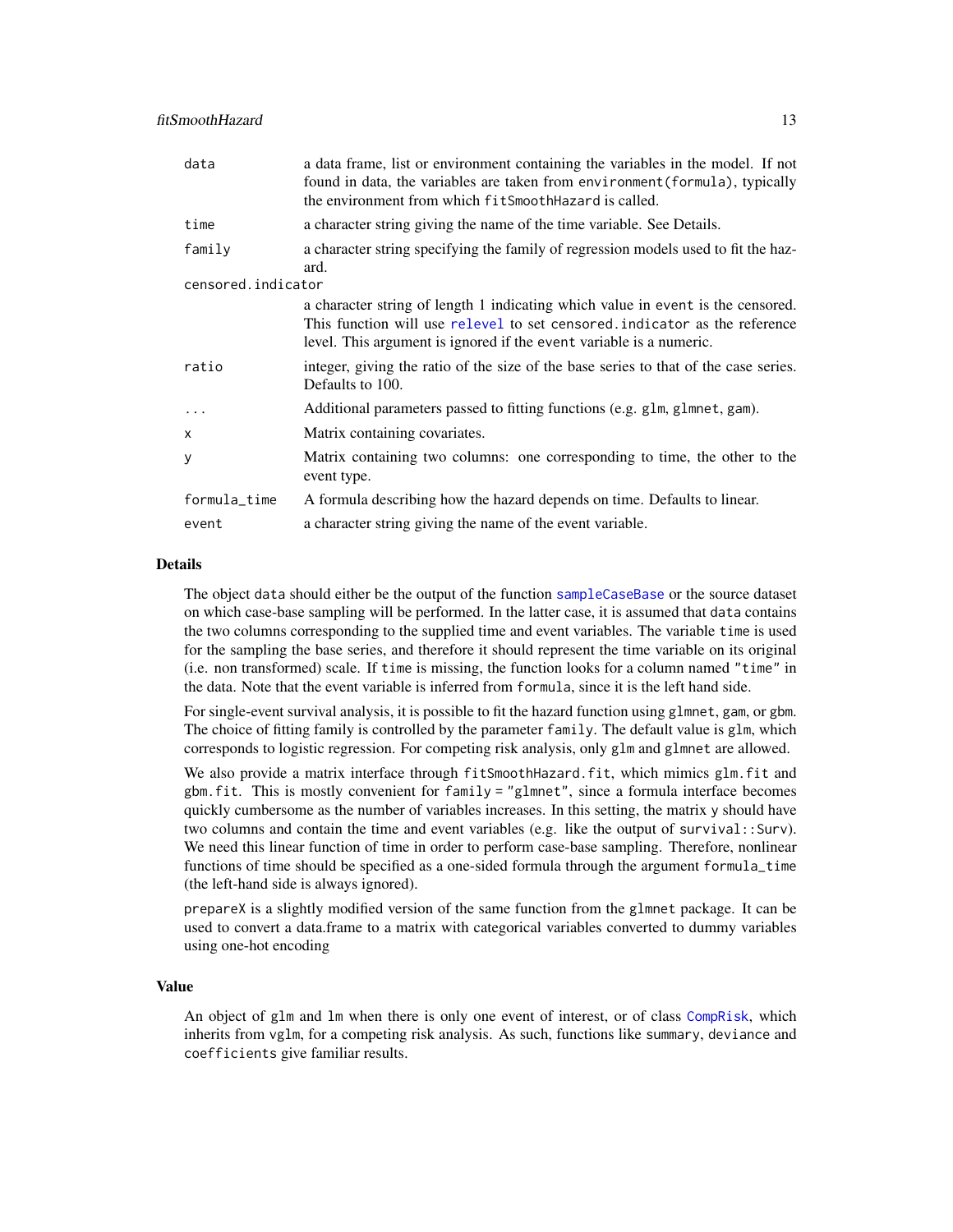# Examples

```
# Simulate censored survival data for two outcome types from exponential
# distributions
library(data.table)
nobs <- 500
tlim <- 20
# simulation parameters
b1 < -200b2 < -50# event type 0-censored, 1-event of interest, 2-competing event
# t observed time/endpoint
# z is a binary covariate
DT \le data.table(z = rbinom(nobs, 1, 0.5))
DT[ , ' := ' ("t_event" = rweibull(nobs, 1, b1),
  "t_{comp" = rweibull(nobs, 1, b2))]
DT[, \leq = \leq (
  "event" = 1 * (t_{event} < t_{comp}) + 2 * (t_{event} > t_{comp}),"time" = pmin(t_event, t_comp)
)]
DT[time >= tlim, \text{':='}("event" = 0, "time" = \text{tlim})]
out_linear <- fitSmoothHazard(event ~ time + z, DT, ratio = 10)
out_log <- fitSmoothHazard(event \sim log(time) + z, DT, ratio = 10)
# Use GAMs
library(mgcv)
DT[event == 2, event := 1]out_gam <- fitSmoothHazard(event ~ s(time) + z, DT,
                            ratio = 10, family = "gam")
```
hazardPlot *Plot Fitted Hazard Curve as a Function of Time*

# Description

Visualize estimated hazard curves as a function of time with confidence intervals. This function takes as input, the result from the [casebase::fitSmoothHazard\(\)](#page-0-0) function. The user can also specify a sequence of times at which to estimate the hazard function. These plots are useful to visualize the non-proportional hazards, i.e., time dependent interactions with a covariate.

#### Usage

hazardPlot( object, newdata,

<span id="page-13-0"></span>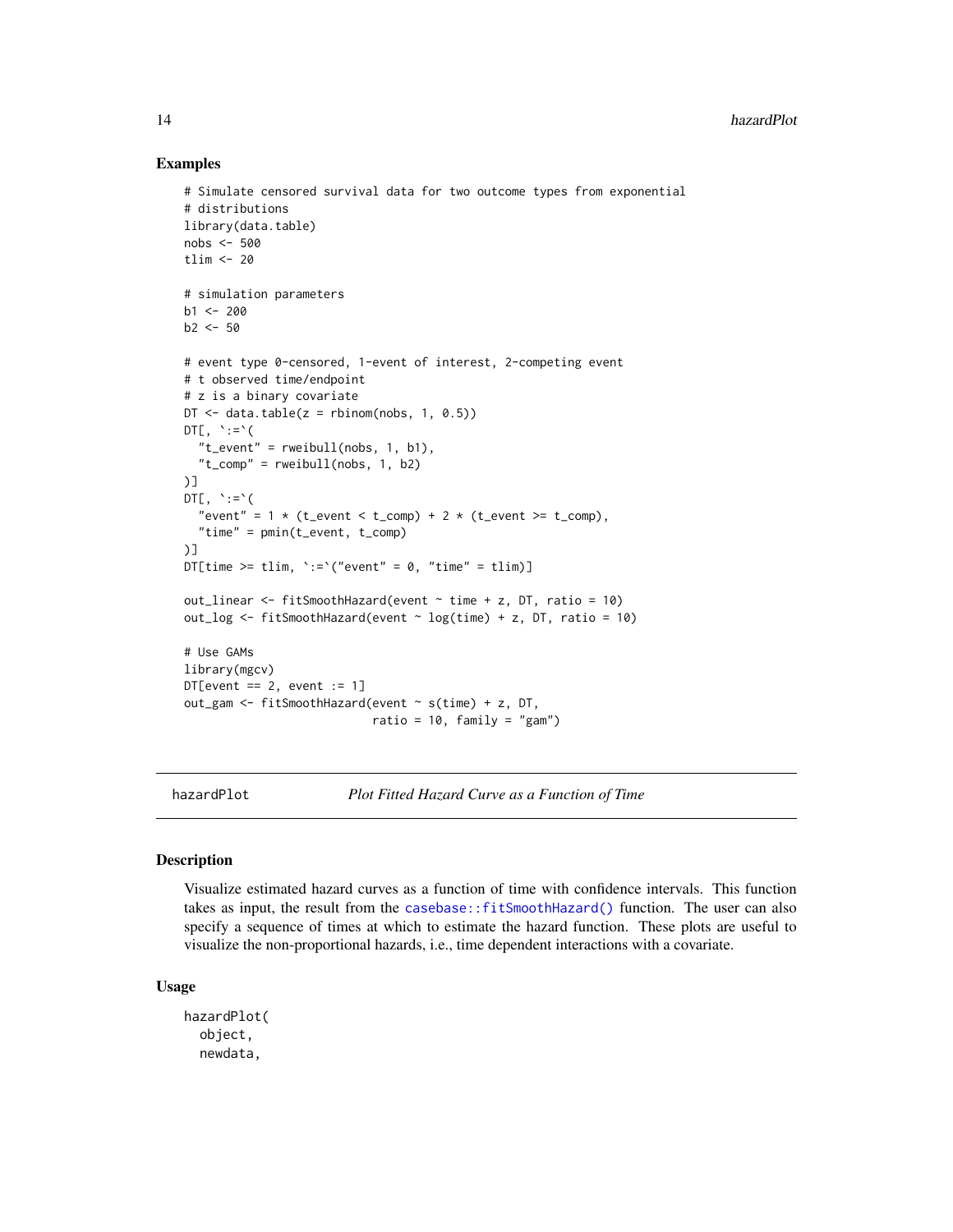## <span id="page-14-0"></span>hazardPlot 15

```
type = c("hazard"),xlab = NULL,breaks = 100,
ci.lvl = 0.95,
ylab = NULL,
line.col = 1,
ci.col = "grey",
lty = par("lty"),
add = FALSE,ci = !add,rug = !add,s = c("lambda.1se", "lambda.min"),
times = NULL,
...
```
# Arguments

 $\mathcal{L}$ 

| object   | Fitted object of class glm, gam, cv. glmnet or gbm. This is the result from the<br>casebase::fitSmoothHazard() function.                                                                                                                                        |
|----------|-----------------------------------------------------------------------------------------------------------------------------------------------------------------------------------------------------------------------------------------------------------------|
| newdata  | A data frame in which to look for variables with which to predict. This is re-<br>quired and must contain all the variables used in the model. Only one covariate<br>profile can be used. If more than one row is provided, only the first row will be<br>used. |
| type     | Type of plot. Currently, only "hazard" has been implemented. Default: c("hazard")                                                                                                                                                                               |
| xlab     | x-axis label. Default: the name of the time variable from the fitted object.                                                                                                                                                                                    |
| breaks   | Number of points at which to estimate the hazard. This argument is only used if<br>argument times=NULL. This function will calculate a sequence of times between<br>the minimum and maximum of observed event times. Default: 100.                              |
| ci.lvl   | Confidence level. Must be in $(0,1)$ , Default: 0.95                                                                                                                                                                                                            |
| ylab     | y-axis label. Default: NULL which means the function will put sensible de-<br>faults.                                                                                                                                                                           |
| line.col | Line color, Default: 1. See graphics::par() for details.                                                                                                                                                                                                        |
| ci.col   | Confidence band color. Only used if argument ci=TRUE, Default: 'grey'                                                                                                                                                                                           |
| $1$ ty   | Line type. See graphics::par() for details, Default: par("lty")                                                                                                                                                                                                 |
| add      | Logical; if TRUE add to an already existing plot; Default: FALSE                                                                                                                                                                                                |
| сi       | Logical; if TRUE confidence bands are calculated. Only available for family="glm"<br>and family="gam", Default: !add                                                                                                                                            |
| rug      | Logical. Adds a rug representation (1-d plot) of the event times (only for status=1),<br>Default: !add                                                                                                                                                          |
| S        | Value of the penalty parameter lambda at which predictions are required (for<br>class cv.glmnet only). Only the first entry will be used if more than one nu-<br>meric value is provided, Default: c("lambda.1se", "lambda.min")                                |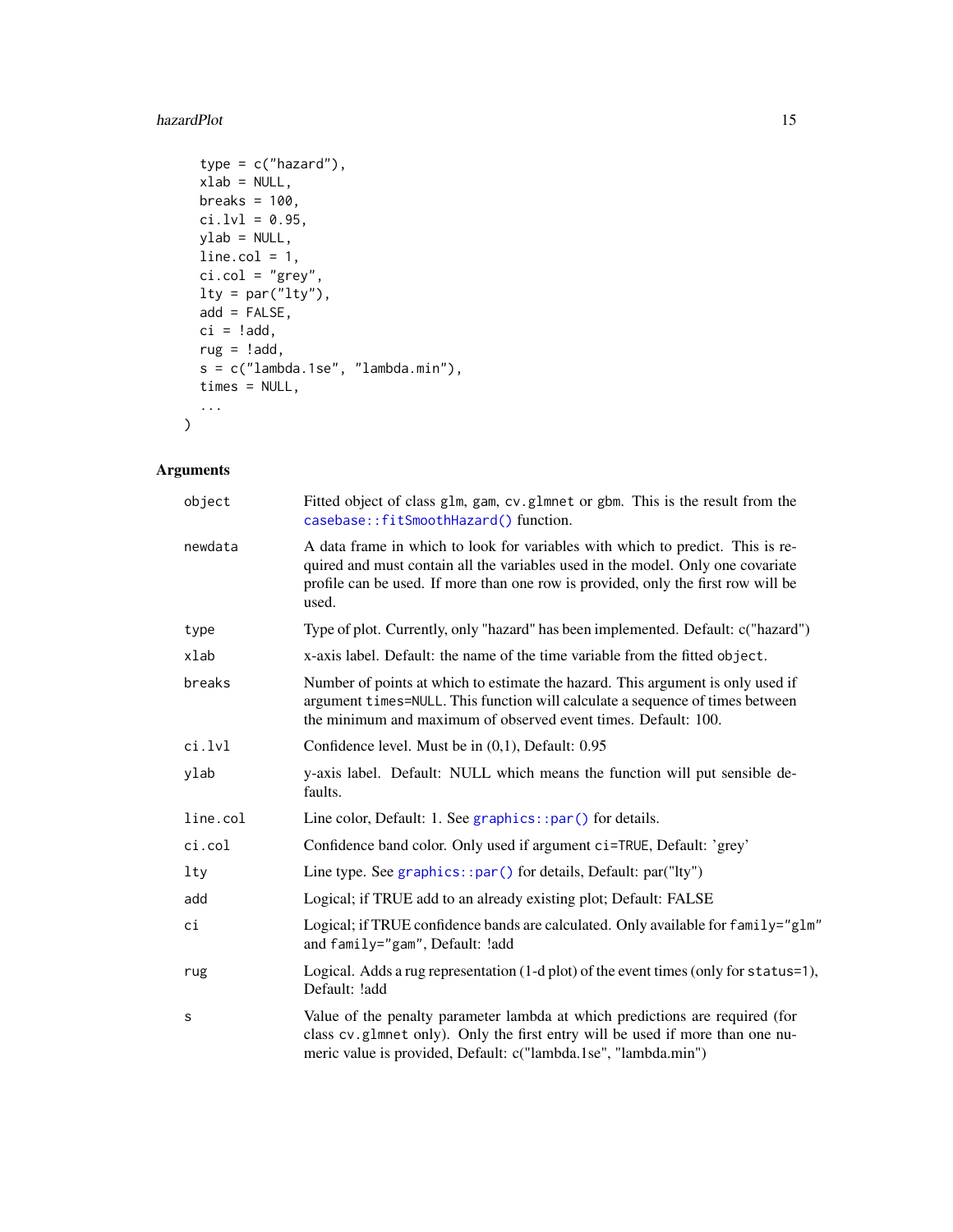<span id="page-15-0"></span>

| times                   | Vector of numeric values at which the hazard should be calculated. Default:                                            |
|-------------------------|------------------------------------------------------------------------------------------------------------------------|
|                         | NULL which means this function will use the minimum and maximum of ob-<br>served event times with the breaks argument. |
| $\cdot$ $\cdot$ $\cdot$ | further arguments passed to $graphics::match()$                                                                        |

# Details

This is an earlier version of a function to plot hazards. We recommend instead using the plot method for objects returned by [casebase::fitSmoothHazard\(\)](#page-0-0). See [casebase::plot.singleEventCB\(\)](#page-0-0).

#### Value

a plot of the hazard function and a data.frame of original data used in the fitting along with the data used to create the plots including predictedhazard which is the predicted hazard for a given covariate pattern and time predictedloghazard is the predicted hazard on the log scale. lowerbound and upperbound are the lower and upper confidence interval bounds on the hazard scale (i.e. used to plot the confidence bands). standarderror is the standard error of the log hazard (only if family="glm" or family="gam")

# See Also

[casebase::fitSmoothHazard\(\)](#page-0-0)

#### Examples

```
data("simdat")
mod_cb <- fitSmoothHazard(status ~ trt * eventtime,
                                    time = "eventtime",
                                     data = simhat[1:200,],
                                     ratio = 1,
                                     family = "glm")
results0 <- hazardPlot(object = mod_cb, newdata = data.frame(\text{tr} = 0),
           ci.lvl = 0.95, ci = FALSE, lty = 1, line.col = 1, lwd = 2)
head(results0)
hazardPlot(object = mod_cb, newdata = data.frame(\text{tr} = 1), ci = FALSE,
           ci.1vl = 0.95, add = TRUE, ltv = 2, line,col = 2, lwd = 2)
legend("topleft", c("trt=0","trt=1"),lty=1:2,col=1:2,bty="y", lwd = 2)
```
<span id="page-15-2"></span>plot.popTime *Population Time Plot*

# <span id="page-15-1"></span>Description

plot method for objects of class popTime

Create a data frame for population time plots to give a visual representation of incidence density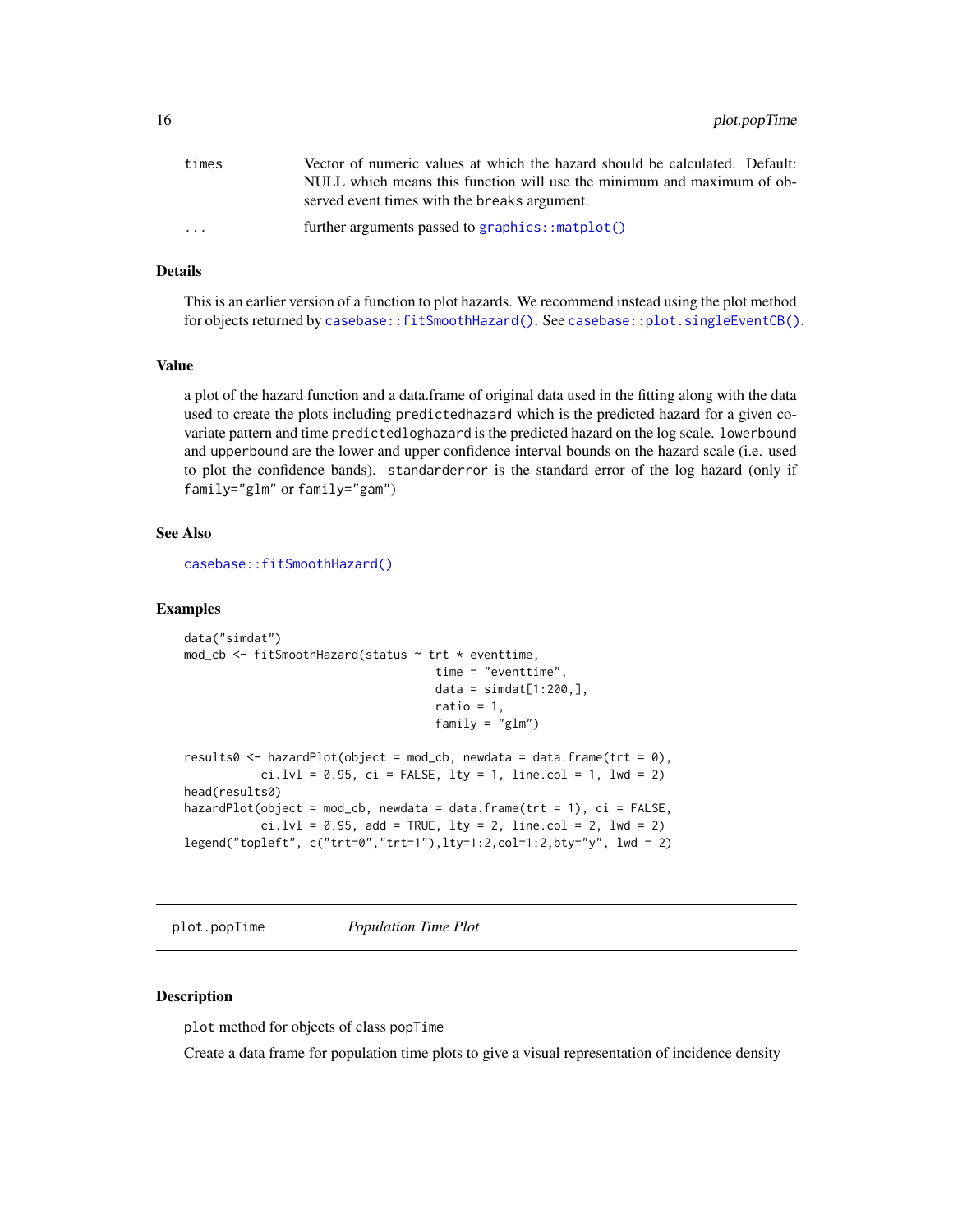# plot.popTime 17

# Usage

```
## S3 method for class 'popTime'
plot(
  x,
  ...,
 xlab = "Follow-up time",
 ylab = "Population",
  add.case.series = TRUE,
  add.base.series = FALSE,
  add.competing.event = FALSE,
  casebase.theme = TRUE,
  ribbon.params = list(),
  case. params = list(),
 base.params = list(),
  competing.params = list(),
  color.params = list(),
  fill. params = list(),
  theme.params = list(),
  facet.params = list(),ratio = 1,
  censored.indicator,
  comprisk = FALSE,
  legend = TRUE,ncol,
  legend.position,
  line.width,
  line.colour,
  point.size,
 point.colour
)
```
popTime(data, time, event, censored.indicator, exposure, percentile\_number)

```
checkArgsTimeEvent(data, time, event)
```
# Arguments

| X.                  | an object of class popTime or popTimeExposure.                                                      |  |
|---------------------|-----------------------------------------------------------------------------------------------------|--|
| $\cdots$            | Ignored.                                                                                            |  |
| xlab, ylab          | The title of the respective axis. Default: 'Follow-up time' for xlab and 'Popula-<br>tion' for ylab |  |
| add.case.series     |                                                                                                     |  |
|                     | Logical indicating if the case series should be added to the plot. Default: TRUE                    |  |
| add.base.series     |                                                                                                     |  |
|                     | Logical indicating if the base series should be added to the plot. Default: FALSE                   |  |
| add.competing.event |                                                                                                     |  |
|                     | Logical indicating if the competing event should be added to the plot. Default:<br><b>FALSE</b>     |  |
|                     |                                                                                                     |  |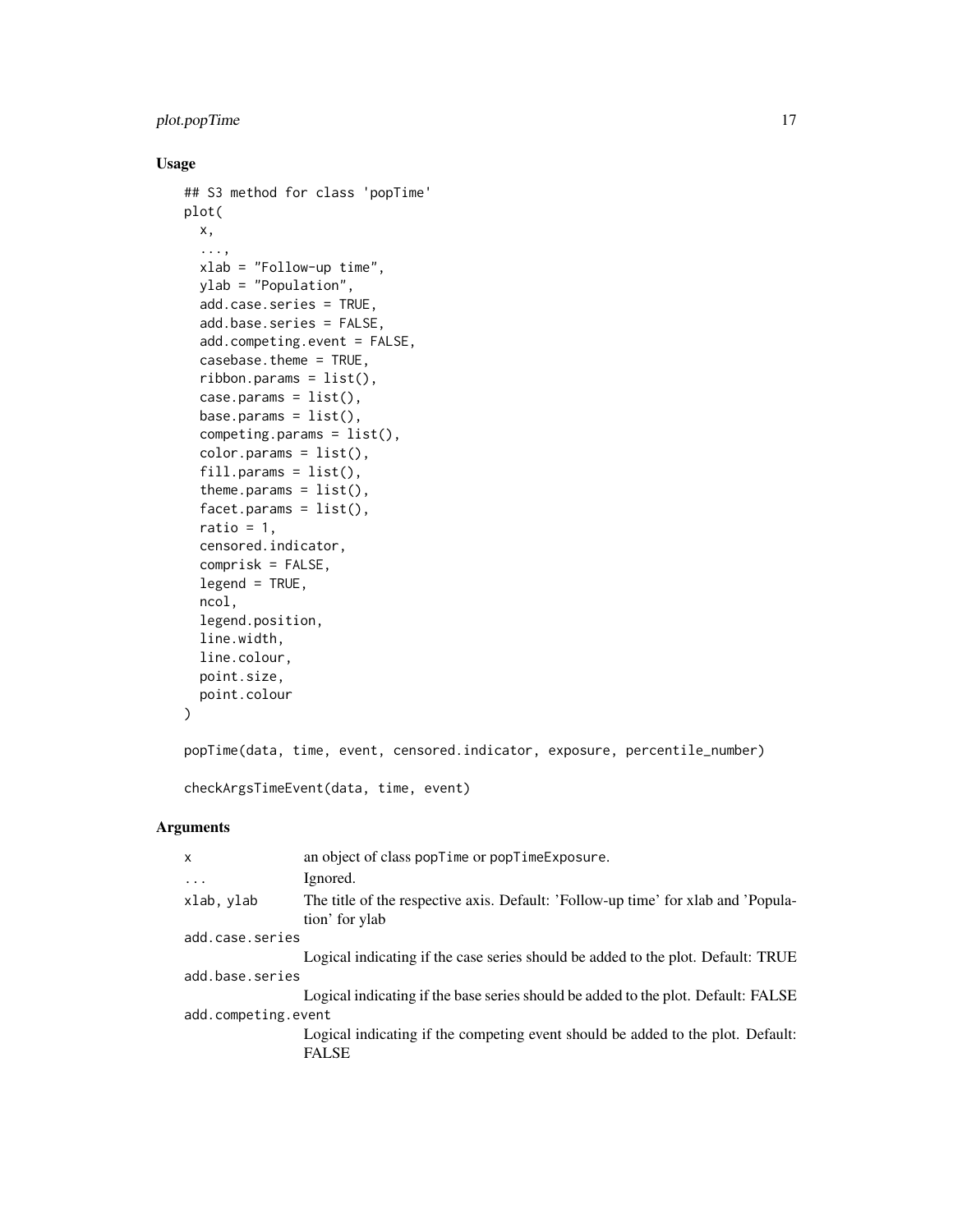- <span id="page-17-0"></span>casebase.theme Logical indication if the casebase theme be used. The casebase theme uses [theme\\_minimal](#page-0-0). Default: TRUE.
- ribbon.params A list containing arguments that are passed to [geom\\_ribbon](#page-0-0) which is used to plot the population-time area. These arguments will override the function defaults. For example, you can set ribbon.params = list(colour = 'green') if you want the area to be green.

case.params, base.params, competing.params

A list containing arguments that are passed to [geom\\_point](#page-0-0) which is used to plot the case series, base series, competing events. These arguments will override the function defaults. For example, you can set case.params = list(size = 1.5) if you want to increase the point size for the case series points. Note: do not use this argument to change the color of the points. Doing so will result in unexpected results for the legend. See the color.params and fill.params arguments, if you want to change the color of the points.

- color.params A list containing arguments that are passed to [scale\\_color\\_manual](#page-0-0) which is used to plot the legend. Only used if legend=TRUE. These arguments will override the function defaults. Use this argument if you want to change the color of the points. See examples for more details.
- fill.params A list containing arguments that are passed to [scale\\_fill\\_manual](#page-0-0) which is used to plot the legend. Only used if legend=TRUE. These arguments will override the function defaults. Use this argument if you want to change the color of the points. See examples for more details.
- [theme](#page-0-0).params A list containing arguments that are passed to theme. For example theme.params = list(legend.position = 'none').
- facet.params A list containing arguments that are passed to [facet\\_wrap](#page-0-0) which is used to create facet plots. Only used if plotting exposure stratified population time plots. These arguments will override the function defaults.
- ratio If add.base.series=TRUE, integer, giving the ratio of the size of the base series to that of the case series. This argument is passed to the [sampleCaseBase](#page-24-1) function. Default: 10.

censored.indicator

a character string of length 1 indicating which value in event is the censored. This function will use [relevel](#page-0-0) to set censored.indicator as the reference level. This argument is ignored if the event variable is a numeric

- comprisk If add.base.series=TRUE, logical indicating whether we have multiple event types and that we want to consider some of them as competing risks. This argument is passed to the [sampleCaseBase](#page-24-1) function. Note: should be TRUE if your data has competing risks, even if you don't want to add competing risk points (add.competing.event=FALSE). Default: FALSE
- legend Logical indicating if a legend should be added to the plot. Note that if you want to change the colors of the points, through the color.params and fill.params arguments, then set legend=TRUE. If you want to change the color of the points but not have a legend, then set legend=TRUE and theme.params = list(legend.position = 'none'. Default: FALSE

ncol Deprecated. Use facet.params instead.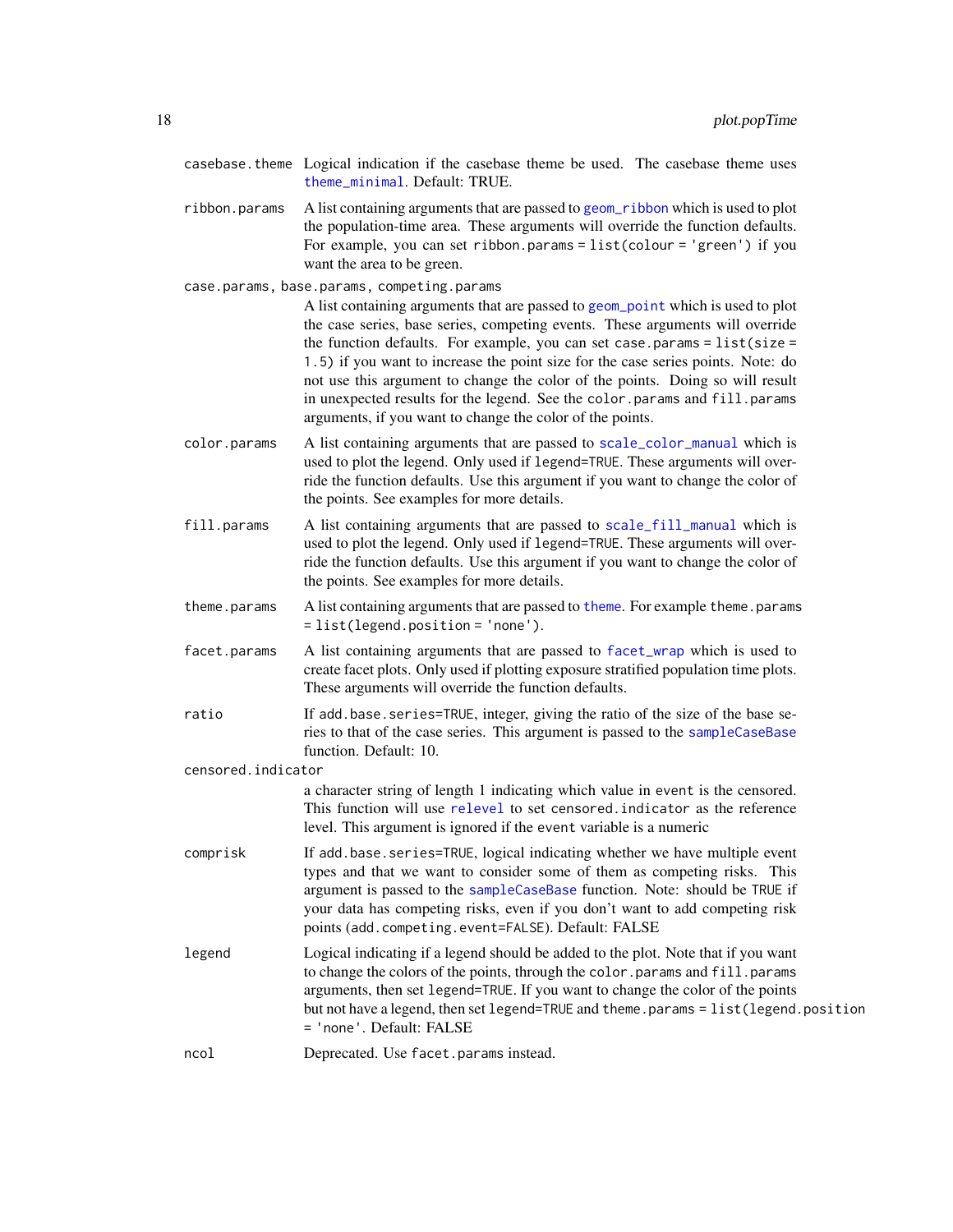# <span id="page-18-0"></span>plot.popTime 19

#### legend.position

|                   | Deprecated. Specify the legend.position argument instead in the theme.params<br>$argument. e.g. theme. params = list(legend. position = 'bottom').$                                                                                                                                                                                                                                                                                                                   |
|-------------------|-----------------------------------------------------------------------------------------------------------------------------------------------------------------------------------------------------------------------------------------------------------------------------------------------------------------------------------------------------------------------------------------------------------------------------------------------------------------------|
| line.width        | Deprecated.                                                                                                                                                                                                                                                                                                                                                                                                                                                           |
| line.colour       | Deprecated. specify the fill argument instead in ribbon.params. e.g. ribbon.params<br>$= list(fill='red').$                                                                                                                                                                                                                                                                                                                                                           |
| point.size        | Deprecated. specify the size argument instead in the case. params or base. params<br>or competing. params argument. e.g. case. params = $list(size = 1.5)$ .                                                                                                                                                                                                                                                                                                          |
| point.colour      | Deprecated. Specify the values argument instead in the color params and<br>fill.params argument. See examples for details.                                                                                                                                                                                                                                                                                                                                            |
| data              | a data. frame or data. table containing the source dataset.                                                                                                                                                                                                                                                                                                                                                                                                           |
| time              | a character string giving the name of the time variable. See Details.                                                                                                                                                                                                                                                                                                                                                                                                 |
| event             | a character string giving the name of the event variable contained in data.<br>See Details. If event is a numeric variable, then 0 needs to represent a cen-<br>sored observation, 1 needs to be the event of interest. Integers 2, 3,  and<br>so on are treated as competing events. If event is a factor or character and<br>censored. indicator is not specified, this function will assume the reference<br>level is the censored indicator                       |
| exposure          | a character string of length 1 giving the name of the exposure variable which<br>must be contained in data. Default is NULL. This is used to produced exposure<br>stratified plots. If an exposure is specified, popTime returns an exposure at-<br>tribute which contains the name of the exposure variable in the dataset. The plot<br>method for objects of class popTime will use this exposure attribute to create<br>exposure stratified population time plots. |
| percentile_number |                                                                                                                                                                                                                                                                                                                                                                                                                                                                       |
|                   | Default=0.5. Give a value between 0-1. if the percentile number of available<br>subjects at any given point is less than 10, then sample regardless of case status.<br>Depending on distribution of survival times and events event points may not be                                                                                                                                                                                                                 |

#### Details

This function leverages the ggplot2 package to build population time plots. It builds the plot by adding layers, starting with a layer for the area representing the population time. It then sequentially adds points to the plots to show the casebase sampling mechanism. This function gives user the flexibility to add any combination of the case.series, base.series and competing events. The case series and competing events are sampled at random vertically on the plot in order to visualise the incidence density using the [popTime](#page-15-1) function. That is, imagine we draw a vertical line at a specific event time. We then plot the point at a randomly sampled y-coordinate along this vertical line. This is done to avoid having all points along the upper edge of the plot (because the subjects with the least amount of observation time are plotted at the top of the y-axis). By randomly distributing them, we can get a better sense of the inicidence density. The base series is sampled horizontally on the plot using the [sampleCaseBase](#page-24-1) function.

evenly distributed with default value.

It is assumed that data contains the two columns corresponding to the supplied time and event variables. If either the time or event argument is missing, the function looks for columns that contain the words "time", "event", or "status" in them (case insensitive). The function first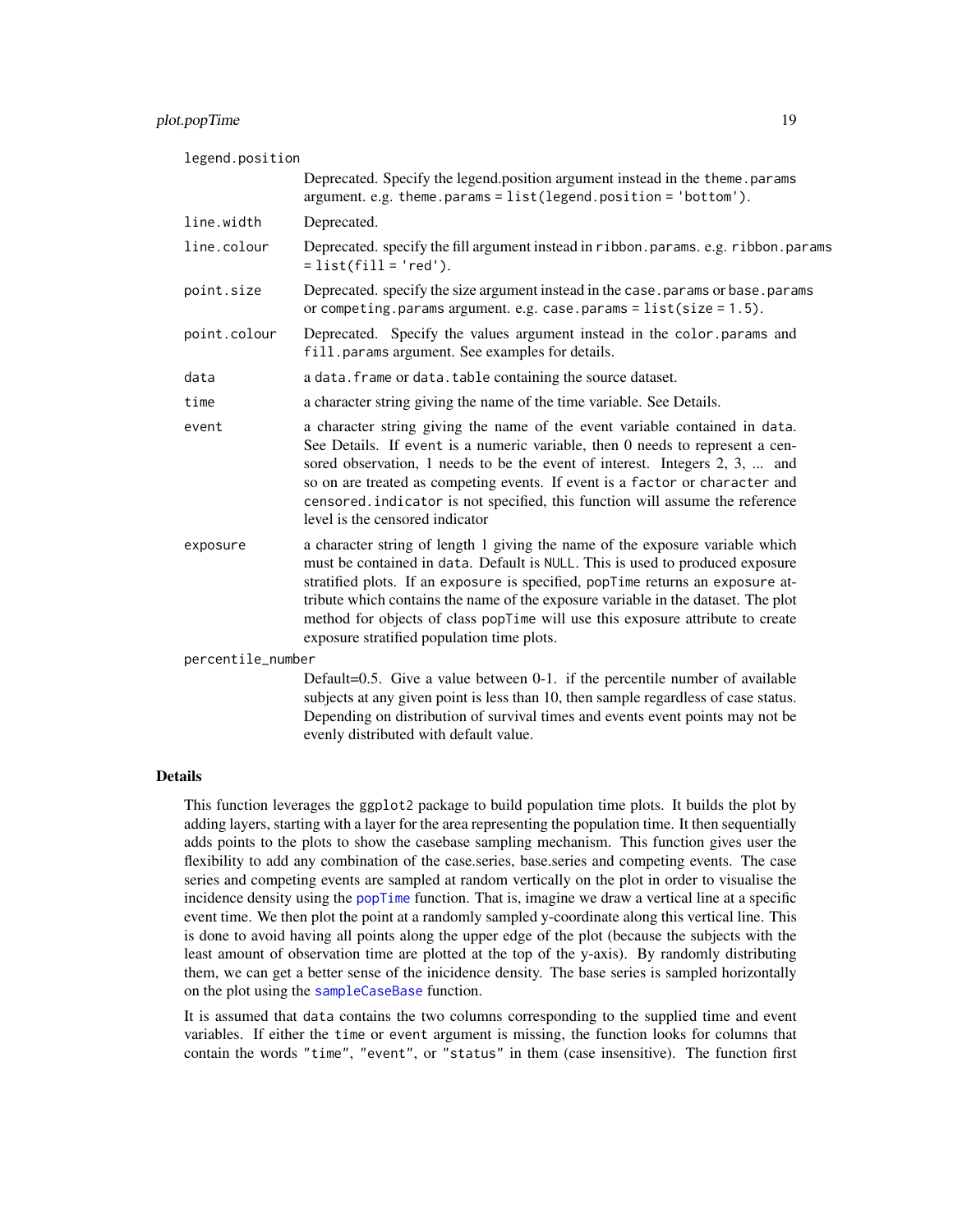looks for the time variable, then it looks for the event variable. This order of operation is important if for example the time variable is named "event time" and the event variable is named "event indicator". This function will first (automatically) find the time variable and remove this as a possibility from subsequent searches of the event variable. The following regular expressions are used for the time and event variables:

time "[\s\W\_]+time|^time\b"

event "[\s\W\_]+event|^event\b|[\s\W\_]+status|^status\b"

This allows for "time" to be preceded or followed by one or more white space characters, one or more non-word characters or one or more underscores. For example, the following column names would be recognized by the function as the "time" variable: "time of death", "death\_time", "Time", "time", "diagnosi But the following will not be recognized: "diagtime","eventtime","Timediag"

#### Value

The methods for plot return a population time plot, stratified by exposure status in the case of popTimeExposure. Note that these are ggplot2 objects and can therefore be used in subsequent ggplot2 type plots. See examples and vignette for details.

An object of class popTime (or popTimeExposure if exposure is specified), data.table and data.frame in this order! The output of this function is to be used with the plot method for objects of class popTime or of class popTimeExposure, which will produce population time plots. This dataset augments the original data with the following columns:

- original.time value of the time variable in the original dataset the one specified by the time user argument to this function
- original.event value of the event variable in the original dataset the one specified by the event user argument to this function
- time renames the user specified time column to time

event renames the user specified event argument to event

#### See Also

[geom\\_point,geom\\_ribbon,theme,](#page-0-0) [scale\\_colour\\_manual,](#page-0-0) [scale\\_fill\\_manual,](#page-0-0) [sampleCaseBase](#page-24-1)

[plot.popTime](#page-15-2)

```
# change color of points
library(ggplot2)
data("bmtcrr")
popTimeData <- popTime(data = bmtcrr, time = "ftime", event = "Status")
fill_cols <- c("Case series" = "black", "Competing event" = "#009E73",
               "Base series" = "#0072B2")
color_cols <- c("Case series" = "black", "Competing event" = "black",
                "Base series" = "black")
plot(popTimeData,
 add.case.series = TRUE,
```
<span id="page-19-0"></span>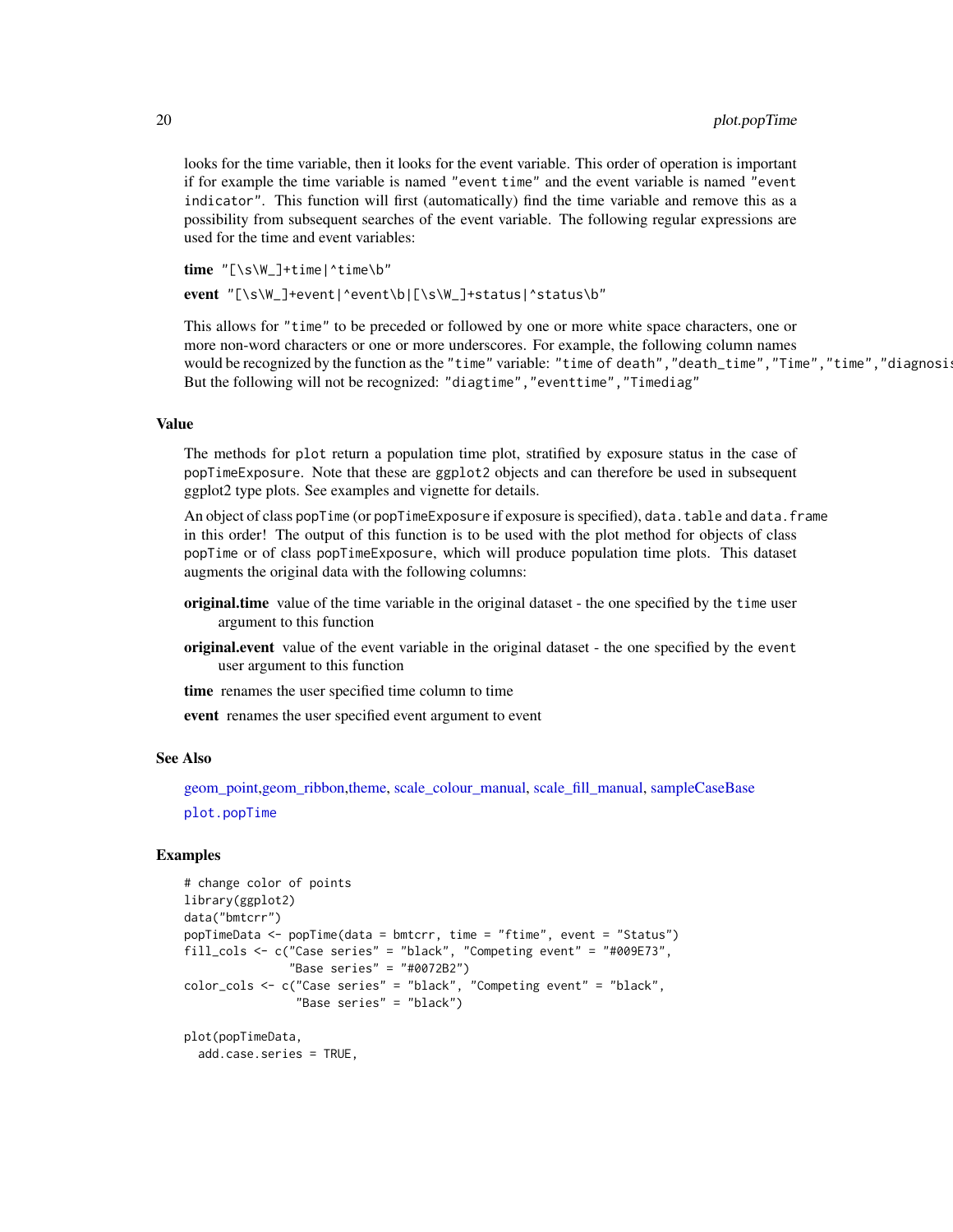# <span id="page-20-0"></span>plotHazardRatio 21

```
add.base.series = TRUE,
  add.competing.event = FALSE,
  legend = TRUE,
  comprisk = TRUE,
  fill.params = list(
   name = element_blank(),
   breaks = c("Case series", "Competing event", "Base series"),
   values = fill_cols
  ),
  color.params = list(
   name = element_blank(),
   breaks = c("Case series", "Competing event", "Base series"),
    values = color_cols
  )
)
data("bmtcrr")
popTimeData <- popTime(data = bmtcrr, time = "ftime")
class(popTimeData)
popTimeData <- popTime(data = bmtcrr, time = "ftime", exposure = "D")
attr(popTimeData, "exposure")
```
plotHazardRatio *Plot Hazards and Hazard Ratios*

#### Description

Plot method for objects returned by the fitSmoothHazard function. Current plot types are hazard function and hazard ratio. The visreg package must be installed for type="hazard". This function accounts for the possible time-varying exposure effects.

# Usage

```
plotHazardRatio(x, newdata, newdata2, ci, ci.lvl, ci.col, rug, xvar, ...)
## S3 method for class 'singleEventCB'
plot(
 x,
  ...,
 type = c("hazard", "hr"),hazard.params = list(),
 newdata,
 exposed,
 increment = 1,var,
 xvar = NULL,ci = FALSE,
 ci.lvl = 0.95,rug = !ci,ci.co1 = "grey"
```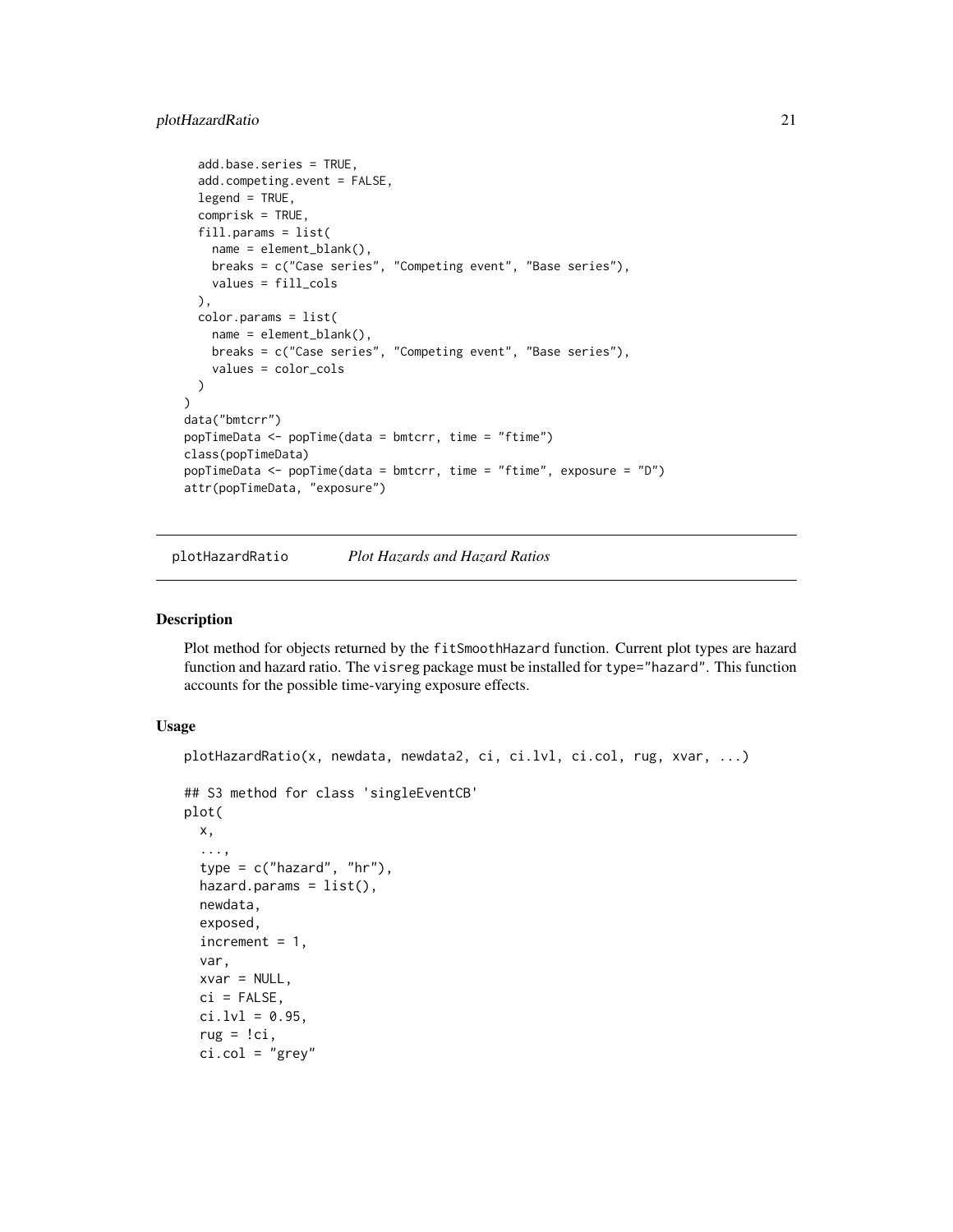incrVar(var, increment = 1)

# Arguments

 $\overline{\phantom{a}}$ 

| х             | Fitted object of class glm, gam, cv.glmnet or gbm. This is the result from the<br>casebase::fitSmoothHazard() function.                                                                                                                                                                                                                                                                                                                                                                                                                                                                                                                                                                                                         |
|---------------|---------------------------------------------------------------------------------------------------------------------------------------------------------------------------------------------------------------------------------------------------------------------------------------------------------------------------------------------------------------------------------------------------------------------------------------------------------------------------------------------------------------------------------------------------------------------------------------------------------------------------------------------------------------------------------------------------------------------------------|
| newdata       | Required for type="hr". The newdata argument is the "unexposed" group,<br>while the exposed group is defined by either: (i) a change (defined by the<br>increment argument) in a variable in newdata defined by the var argument;<br>or (ii) an exposed function that takes a data-frame and returns the "exposed"<br>group (e.g. exposed = function(data) transform(data, treat=1)). This is<br>a generalization of the behavior of the rstpm2 plot function. It allows both nu-<br>meric and factor variables to be incremented or decremented. See references for<br>rstpm2 package. Only used for type="hr"                                                                                                                 |
| newdata2      | data. frame for exposed group. calculated and passed internally to plotHazardRatio<br>function                                                                                                                                                                                                                                                                                                                                                                                                                                                                                                                                                                                                                                  |
| сi            | Logical; if TRUE confidence bands are calculated. Only available for family="glm"<br>and family="gam", and only used for type="hr", Default: !add. Confidence<br>intervals for hazard ratios are calculated using the Delta Method.                                                                                                                                                                                                                                                                                                                                                                                                                                                                                             |
| ci.lvl        | Confidence level. Must be in (0,1), Default: 0.95. Only used for type="hr".                                                                                                                                                                                                                                                                                                                                                                                                                                                                                                                                                                                                                                                     |
| ci.col        | Confidence band color. Only used if argument ci=TRUE, Default: 'grey'. Only<br>used for type="hr".                                                                                                                                                                                                                                                                                                                                                                                                                                                                                                                                                                                                                              |
| rug           | Logical. Adds a rug representation (1-d plot) of the event times (only for status=1),<br>Default: !ci. Only used for type="hr".                                                                                                                                                                                                                                                                                                                                                                                                                                                                                                                                                                                                 |
| xvar          | Variable to be used on x-axis for hazard ratio plots. If NULL, the function<br>defaults to using the time variable used in the call to fitSmoothHazard. In<br>general, this should be any continuous variable which has an interaction term<br>with another variable. Only used for type="hr".                                                                                                                                                                                                                                                                                                                                                                                                                                  |
| .             | further arguments passed to plot. Only used if type="hr". Any of lwd, lty, col, pch, cex<br>will be applied to the hazard ratio line, or point (if only one time point is supplied<br>to newdata).                                                                                                                                                                                                                                                                                                                                                                                                                                                                                                                              |
| type          | plot type. Choose one of either "hazard" for hazard function or "hr" for hazard<br>ratio. Default: type = "hazard".                                                                                                                                                                                                                                                                                                                                                                                                                                                                                                                                                                                                             |
| hazard.params | Named list of arguments which will override the defaults passed to visreg: : visreg $(),$<br>The default arguments are list( $fit = x$ , trans = exp, plot = TRUE, rug = FALSE, alpha<br>= 1, partial = FALSE, overlay = TRUE). For example, if you want a 95% con-<br>fidence band, specify hazard.params = $list(alpha = 0.05)$ . Note that The<br>cond argument must be provided as a named list. Each element of that list<br>specifies the value for one of the terms in the model; any elements left un-<br>specified are filled in with the median/most common category. Only used for<br>type="hazard". All other argument are used for type="hr". Note that the<br>visreg package must be installed for type="hazard". |

<span id="page-21-0"></span>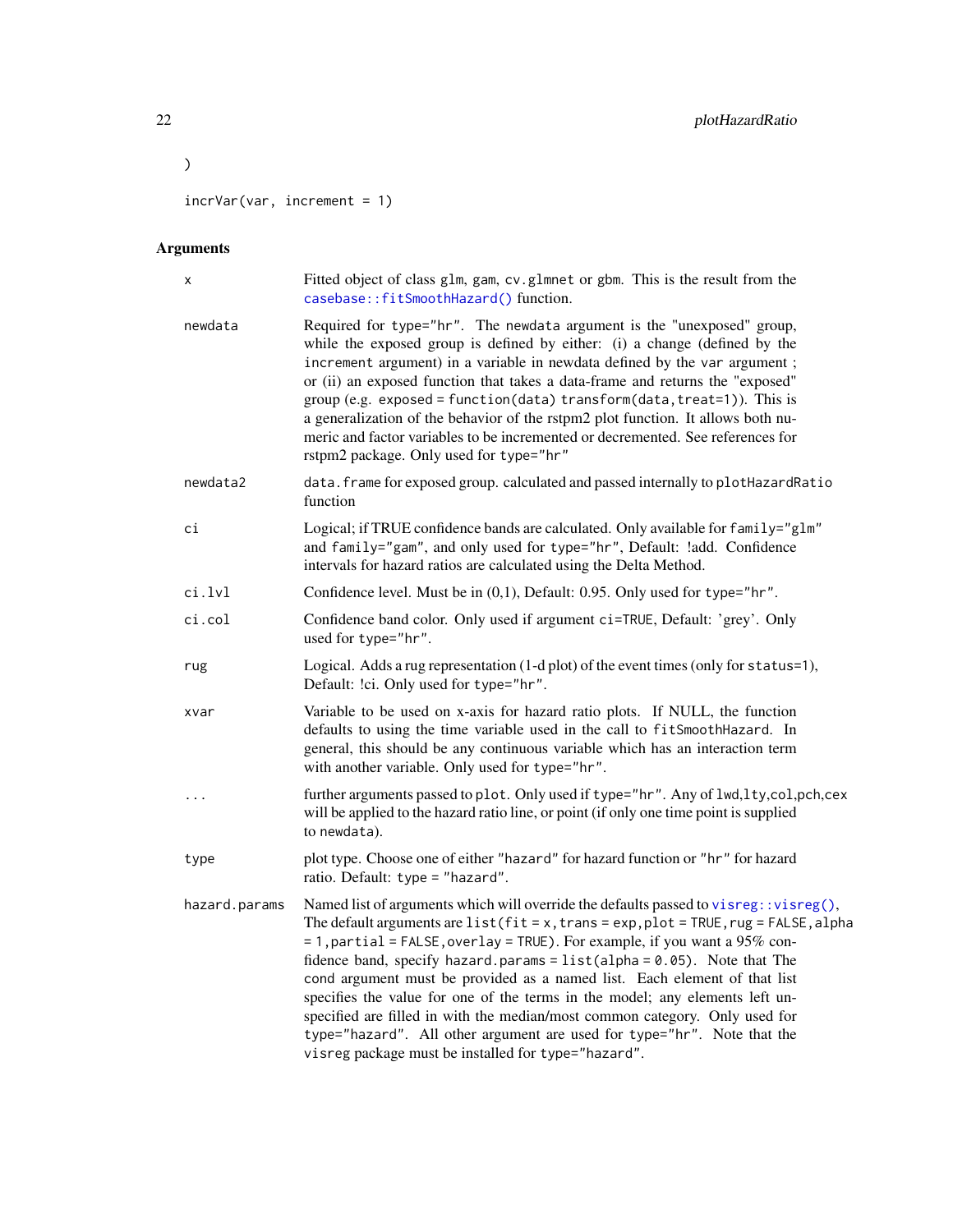<span id="page-22-0"></span>

| exposed   | function that takes newdata and returns the exposed dataset (e.g. function(data)<br>transform(data, treat = 1)). This argument takes precedence over the var argu-<br>ment, i.e., if both var and exposed are correctly specified, only the exposed<br>argument will be used. Only used for type="hr".                                                                                                                                                                                                                                                                                                                                                                                                                                                                                                                                                                                                 |
|-----------|--------------------------------------------------------------------------------------------------------------------------------------------------------------------------------------------------------------------------------------------------------------------------------------------------------------------------------------------------------------------------------------------------------------------------------------------------------------------------------------------------------------------------------------------------------------------------------------------------------------------------------------------------------------------------------------------------------------------------------------------------------------------------------------------------------------------------------------------------------------------------------------------------------|
| increment | Numeric value indicating how much to increment (if positive) or decrement (if<br>negative) the var variable in newdata. See var argument for more details. De-<br>fault is 1. Only used for type="hr".                                                                                                                                                                                                                                                                                                                                                                                                                                                                                                                                                                                                                                                                                                 |
| var       | specify the variable name for the exposed/unexposed (name is given as a char-<br>acter variable). If this argument is missing, then the exposed argument must<br>be specified. This is the variable which will be incremented by the increment<br>argument to give the exposed category. If var is coded as a factor variable, then<br>increment=1 will return the next level of the variable in newdata, increment=2<br>will return two levels above, and so on. If the value supplied to increment is<br>greater than the number of levels, this will simply return the max level. You<br>can also decrement the categorical variable by specifying a negative value, e.g.,<br>increment=-1 will return one level lower than the value in newdata. If var is a<br>numeric, than increment will increment (if positive) or decrement (if negative)<br>by the supplied value. Only used for type="hr". |

# Details

This function has only been thoroughly tested for family="glm". If the user wants more customized plot aesthetics, we recommend saving the results to a data.frame and using the graphical package of their choice.

#### Value

a plot of the hazard function or hazard ratio. For type="hazard", a data.frame (returned invisibly) of the original data used in the fitting along with the data used to create the plots including predictedhazard which is the predicted hazard for a given covariate pattern and time. predictedloghazard is the predicted hazard on the log scale. lowerbound and upperbound are the lower and upper confidence interval bounds on the hazard scale (i.e. used to plot the confidence bands). standarderror is the standard error of the log hazard or log hazard ratio (only if family="glm" or family="gam"). For type="hr", log\_hazard\_ratio and hazard\_ratio is returned, and if ci=TRUE, standarderror (on the log scale) and lowerbound and upperbound of the hazard\_ratio are returned.

#### References

Mark Clements and Xing-Rong Liu (2019). rstpm2: Smooth Survival Models, Including Generalized Survival Models. R package version 1.5.1. https://CRAN.R-project.org/package=rstpm2

Breheny P and Burchett W (2017). Visualization of Regression Models Using visreg. The R Journal, 9: 56-71.

# See Also

[modifyList](#page-0-0), [casebase::fitSmoothHazard\(\)](#page-0-0), [graphics::par\(\)](#page-0-0), [visreg::visreg\(\)](#page-0-0)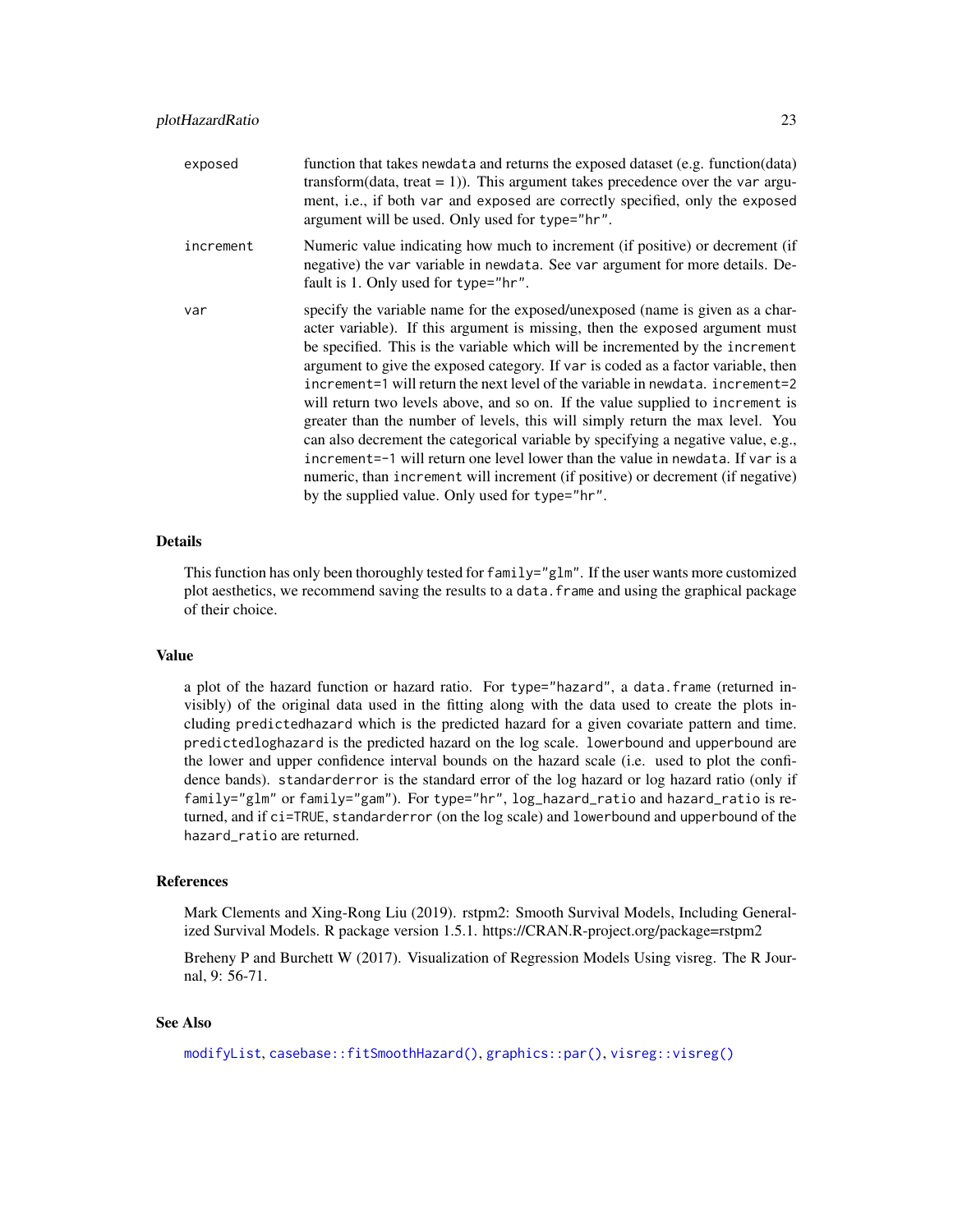```
if (requireNamespace("splines", quietly = TRUE)) {
data("simdat") # from casebase package
library(splines)
simdat <- transform(simdat[sample(1:nrow(simdat), size = 200),],
                    treat = factor(trt, levels = 0:1,
                    labels = c("control","treatment")))
fit_numeric_exposure <- fitSmoothHazard(status ~ trt*bs(eventtime),
                                        data = simdat,
                                        ratio = 1,
                                        time = "eventtime")
fit_factor_exposure <- fitSmoothHazard(status ~ treat*bs(eventtime),
                                       data = simdat,
                                       ratio = 1,
                                       time = "eventtime")
newtime <- quantile(fit_factor_exposure[["data"]][[fit_factor_exposure[["timeVar"]]]],
                    probs = seq(0.05, 0.95, 0.01)par(mfrow = c(1,3))plot(fit_numeric_exposure,
     type = "hr",newdata = data.frame(trt = 0, eventtime = newtime),exposed = function(data) transform(data, tr = 1),
     xvar = "eventtime",
     ci = TRUE#by default this will increment `var` by 1 for exposed category
plot(fit_factor_exposure,
     type = "hr",
     newdata = data.frame(treat = factor("control",
              levels = c("control", "treatment")), eventtime = newtime),
     var = "treat",
    increment = 1,
    xvar = "eventtime",
    ci = TRUE,ci.col = "lightblue",
    xlab = "Time",main = "Hazard Ratio for Treatment",
    ylab = "Hazard Ratio",
    lty = 5,
    1wd = 7,rug = TRUE)
# we can also decrement `var` by 1 to give hazard ratio for control/treatment
result <- plot(fit_factor_exposure,
               type = "hr",
               newdata = data.frame(treat = factor("treatment",
```

```
levels = c("control","treatment")),
```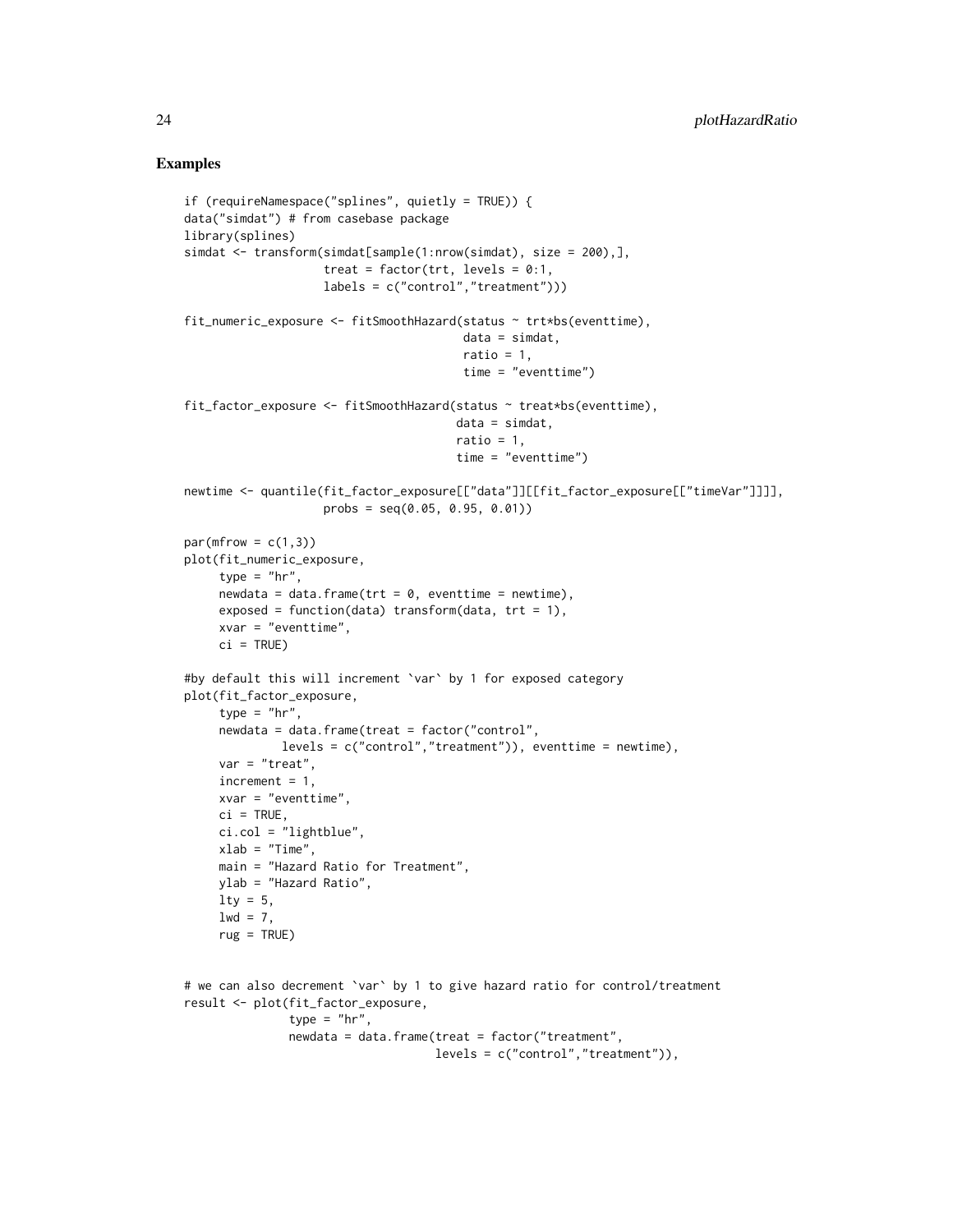# <span id="page-24-0"></span>sampleCaseBase 25

```
eventtime = newtime),
               var = "treat",
               increment = -1,xvar = "eventtime",
               ci = TRUE)
# see data used to create plot
head(result)
```

```
sampleCaseBase Create case-base dataset for use in fitting parametric hazard functions
```
# Description

}

This function implements the case-base sampling approach described in Hanley and Miettinen (2009). It can be used to fit smooth-in-time parametric functions easily via logistic regression.

# Usage

```
sampleCaseBase(
 data,
  time,
 event,
  ratio = 10,
 comprisk = FALSE,
  censored.indicator
)
```
# Arguments

| data               | a data. frame or data. table containing the source dataset.                                                              |  |  |
|--------------------|--------------------------------------------------------------------------------------------------------------------------|--|--|
| time               | a character string giving the name of the time variable. See Details.                                                    |  |  |
| event              | a character string giving the name of the event variable. See Details.                                                   |  |  |
| ratio              | Integer, giving the ratio of the size of the base series to that of the case series.<br>Defaults to 10.                  |  |  |
| comprisk           | Logical. Indicates whether we have multiple event types and that we want to<br>consider some of them as competing risks. |  |  |
| censored.indicator |                                                                                                                          |  |  |
|                    | a character string of length 1 indicating which value in event is the censored.                                          |  |  |
|                    | This function will use relevel to set censored, indicator as the reference                                               |  |  |
|                    | level. This argument is ignored if the event variable is a numeric                                                       |  |  |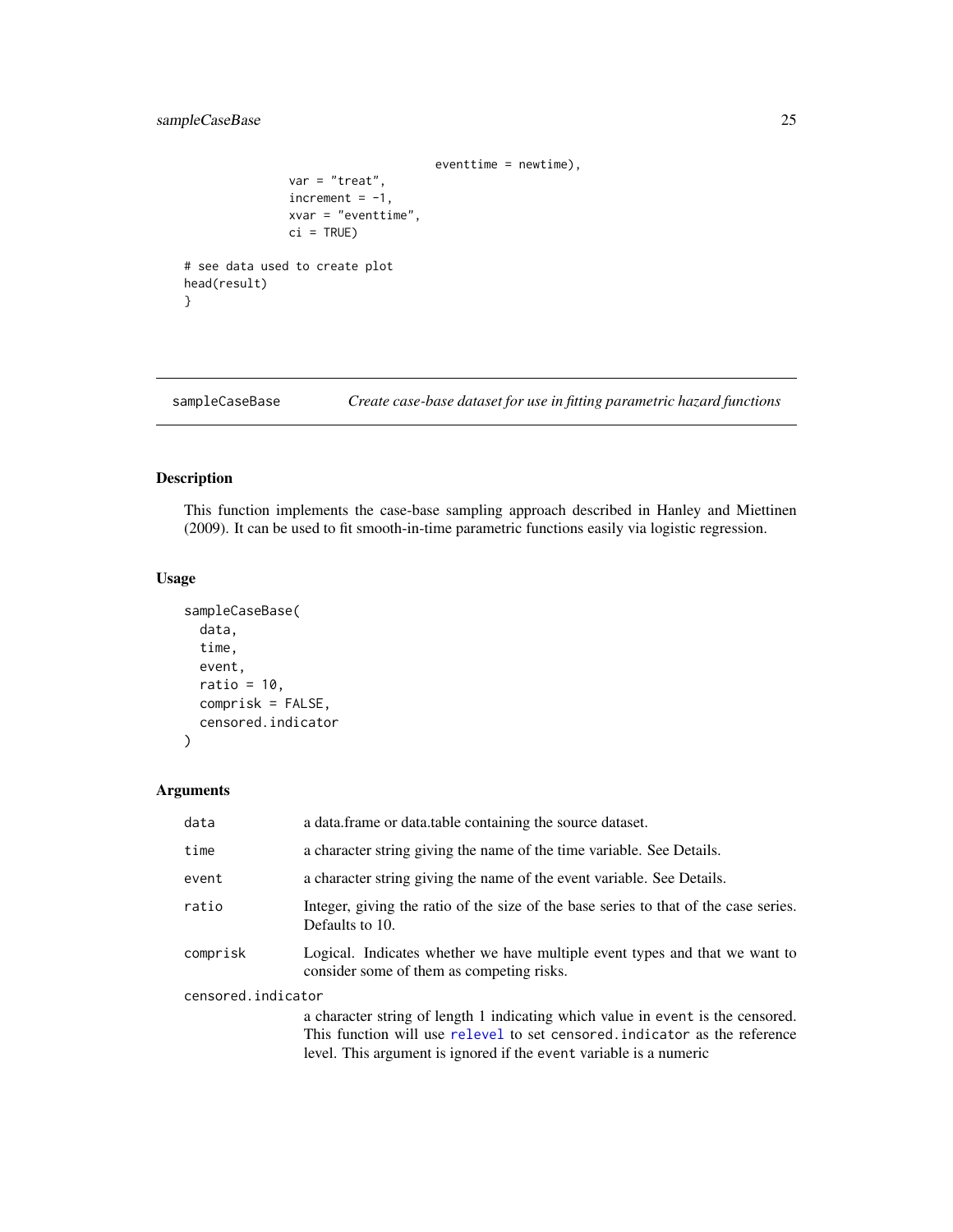# Details

The base series is sampled using a multinomial scheme: individuals are sampled proportionally to their follow-up time.

It is assumed that data contains the two columns corresponding to the supplied time and event variables. If either the time or event argument is missing, the function looks for columns with appropriate-looking names (see [checkArgsTimeEvent](#page-15-1)).

# Value

The function returns a dataset, with the same format as the source dataset, and where each row corresponds to a person-moment sampled from the case or the base series.

#### Warning

The offset is calculated using the total follow-up time for all individuals in the study. Therefore, we need time to be on the original scale, not a transformed scale (e.g. logarithmic). Otherwise, the offset and the estimation will be wrong.

```
# Simulate censored survival data for two outcome types from exponential
library(data.table)
set.seed(12345)
nobs <- 500
tlim <- 10
# simulation parameters
b1 < -200b2 < -50# event type 0-censored, 1-event of interest, 2-competing event
# t observed time/endpoint
# z is a binary covariate
DT \le data.table(z = rbinom(nobs, 1, 0.5))
DT[, \dot{\cdot}:=\dot{\cdot}(
  "t_event" = rweibull(nobs, 1, b1),
  "t_{comp" = rweibull(nobs, 1, b2))]
DT[, \cdot :=\cdot (
  "event" = 1 * (t_{event} < t_{comp}) + 2 * (t_{event} > t_{comp}),"time" = pmin(t_event, t_comp)
)]
DT[time >= tlim, \text{':=}'("event" = 0, "time" = tlim)]
out <- sampleCaseBase(DT, time = "time", event = "event", comprisk = TRUE)
```
<span id="page-25-0"></span>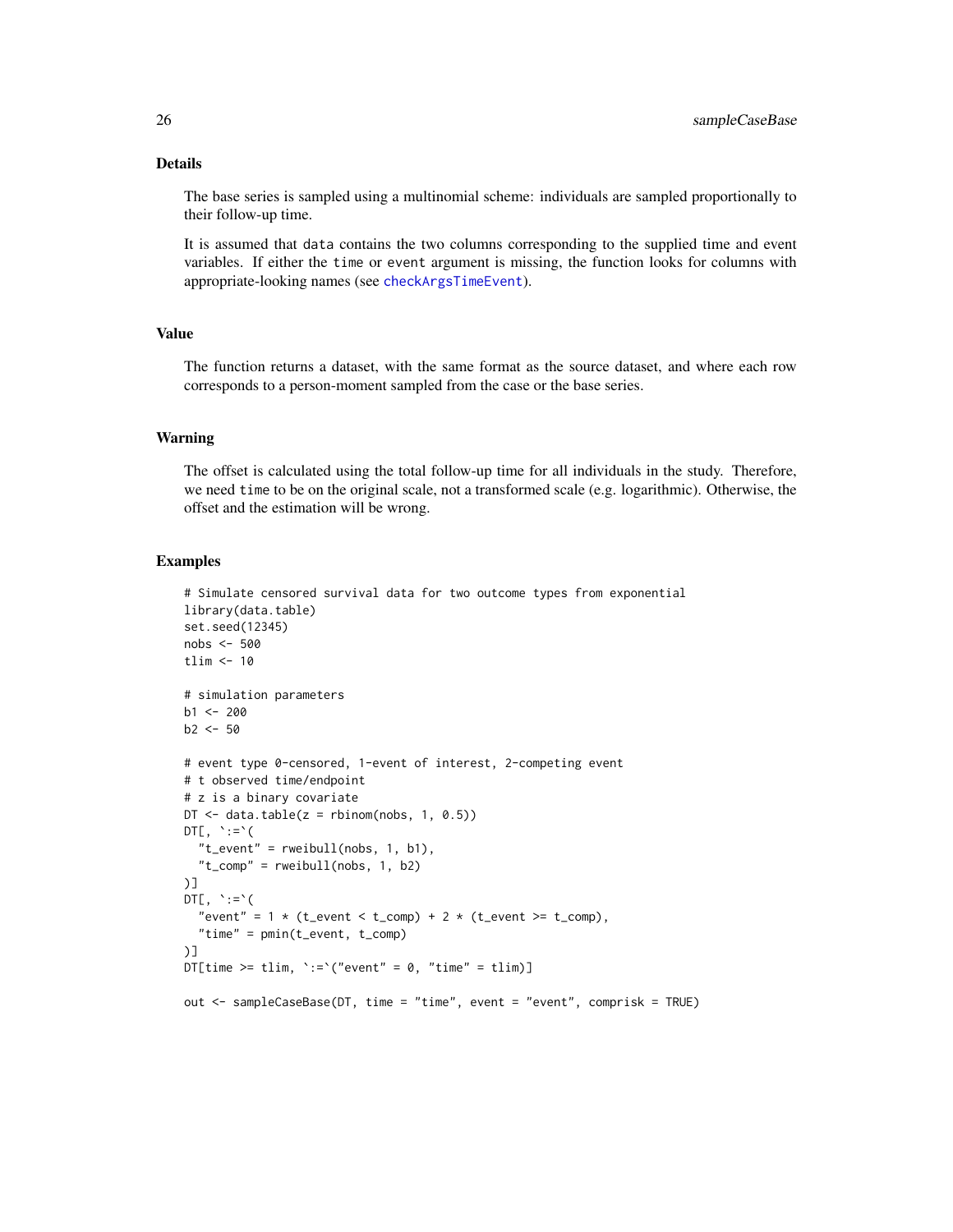<span id="page-26-0"></span>

# Description

This simulated data is and description is taken verbatim from the simsurv.

#### Usage

simdat

#### Format

A dataframe with 1000 observations and 4 variables:

id patient id

eventtime time of event

status event indicator  $(1 = event, 0 = censored)$ 

trt binary treatment indicator

#### Details

Simulated data under a standard Weibull survival model that incorporates a time-dependent treatment effect (i.e. non-proportional hazards). For the time-dependent effect we included a single binary covariate (e.g. a treatment indicator) with a protective effect (i.e. a negative log hazard ratio), but we will allow the effect of the covariate to diminish over time. The data generating model will be

$$
h_i(t) = \gamma \lambda(t^{\gamma - 1}) exp(\beta_0 X_i + \beta_1 X_i x \log(t))
$$

where where Xi is the binary treatment indicator for individual i,  $\lambda$  and  $\gamma$  are the scale and shape parameters for the Weibull baseline hazard,  $\beta_0$  is the log hazard ratio for treatment when t=1 (i.e. when log(t)=0), and  $\beta_1$  quantifies the amount by which the log hazard ratio for treatment changes for each one unit increase in log(t). Here we are assuming the time-dependent effect is induced by interacting the log hazard ratio with log time. The true parameters are 1.  $\beta_0 = -0.5$  2.  $\beta_1 = 0.15$  3.  $\lambda = 0.1$  4.  $\gamma = 1.5$ 

#### Source

See simsurv vignette: [https://cran.r-project.org/package=simsurv/vignettes/simsurv\\_](https://cran.r-project.org/package=simsurv/vignettes/simsurv_usage.html) [usage.html](https://cran.r-project.org/package=simsurv/vignettes/simsurv_usage.html)

#### References

Sam Brilleman (2019). simsurv: Simulate Survival Data. R package version 0.2.3. https://CRAN.Rproject.org/package=simsurv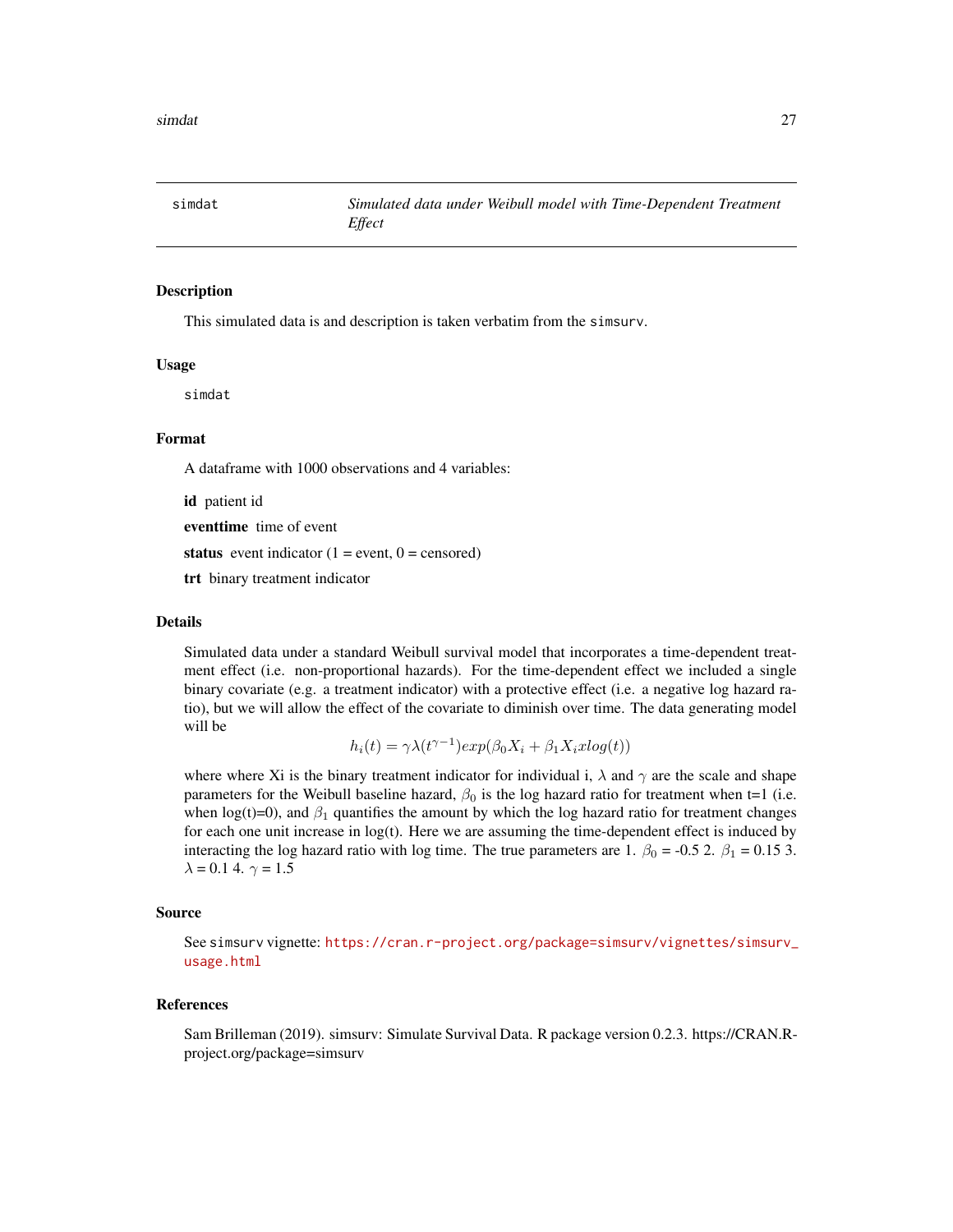<span id="page-27-0"></span>28 support that the contract of the contract of the contract of the contract of the contract of the contract of the contract of the contract of the contract of the contract of the contract of the contract of the contract o

# Examples

```
if (requireNamespace("splines", quietly = TRUE)) {
library(splines)
data("simdat")
mod_cb <- casebase::fitSmoothHazard(status ~ trt + ns(log(eventtime),
                                                      df = 3) +trt:ns(log(eventtime),df=1),
                                   time = "eventtime",
                                   data = simdat,ratio = 1)
}
```
support *Study to Understand Prognoses Preferences Outcomes and Risks of Treatment (SUPPORT)*

# Description

The SUPPORT dataset tracks four response variables: hospital death, severe functional disability, hospital costs, and time until death and death itself. The patients are followed for up to 5.56 years. Data included only tracks follow-up time and death.

# Usage

support

#### Format

A dataframe with 9104 observations and 34 variables after imputation and the removal of response variables like hospital charges, patient ratio of costs to charges and micro-costs. Ordinal variables, namely functional disability and income, were also removed. Finally, Surrogate activities of daily living were removed due to sparsity. There were 6 other model scores in the data-set and they were removed; only aps and sps were kept.

Age Stores a double representing age.

death Death at any time up to NDI date: 31DEC94.

sex 0=female, 1=male.

slos Days from study entry to discharge.

d.time days of follow-up.

dzgroup Each level of dzgroup: ARF/MOSF w/Sepsis, COPD, CHF, Cirrhosis, Coma, Colon Cancer, Lung Cancer, MOSF with malignancy.

dzclass ARF/MOSF, COPD/CHF/Cirrhosis, Coma and cancer disease classes.

num.co the number of comorbidities.

edu years of education of patient.

scoma The SUPPORT coma score based on Glasgow D3.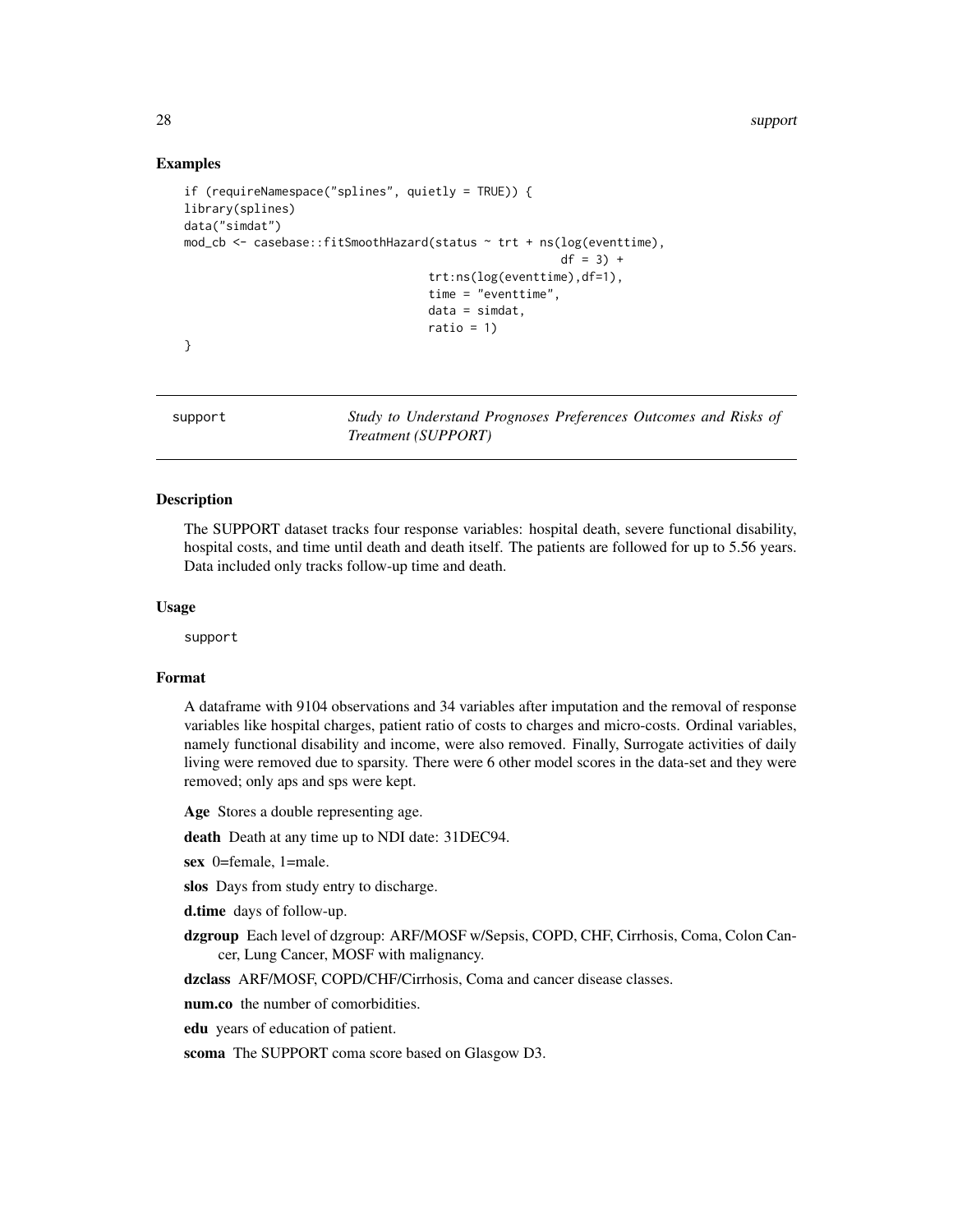#### support that the contract of the contract of the contract of the contract of the contract of the contract of the contract of the contract of the contract of the contract of the contract of the contract of the contract of t

avtisst Average TISS, days 3-25. race Indicates race. White, Black, Asian, Hispanic or other. hday Day in Hospital at Study Admit diabetes Diabetes (Com 27-28, Dx 73) dementia Dementia (Comorbidity 6) ca Cancer State meanbp Mean Arterial Blood Pressure Day 3. wblc White blood cell count on day 3. hrt Heart rate day 3. resp Respiration Rate day 3. temp Temperature, in Celsius, on day 3. pafi PaO2/(0.01\*FiO2) Day 3. alb Serum albumin day 3. bili Bilirubin Day 3. crea Serum creatinine day 3. sod Serum sodium day 3. ph Serum pH (in arteries) day 3. glucose Serum glucose day 3. bun BUN day 3. urine urine output day 3. adlp ADL patient day 3. adlsc Imputed ADL calibrated to surrogate, if a surrogate was used for a follow up. sps SUPPORT physiology score aps Apache III physiology score

# Details

Some of the original data was missing. Before imputation, there were a total of 9105 individuals and 47 variables. Of those variables, a few were removed before imputation. We removed three response variables: hospital charges, patient ratio of costs to charge,s and patient micro-costs. Next, we removed hospital death as it was directly informative of our event of interest, namely death. We also removed functional disability and income as they are ordinal covariates. Finally, we removed 8 covariates related to the results of previous findings: we removed SUPPORT day 3 physiology score (sps), APACHE III day 3 physiology score (aps), SUPPORT model 2-month survival estimate, SUPPORT model 6-month survival estimate, Physician's 2-month survival estimate for pt., Physician's 6-month survival estimate for pt., Patient had Do Not Resuscitate (DNR) order, and Day of DNR order  $\leq 0$  if before study). Of these, sps and aps were added on after imputation, as they were missing only 1 observation. First we imputed manually using the normal values for physiological measures recommended by Knaus et al. (1995). Next, we imputed a single dataset using **mice** with default settings. After imputation, we noted that the covariate for surrogate activities of daily living was not imputed. This is due to collinearity between the other two covariates for activities of daily living. Therefore, surrogate activities of daily living was removed.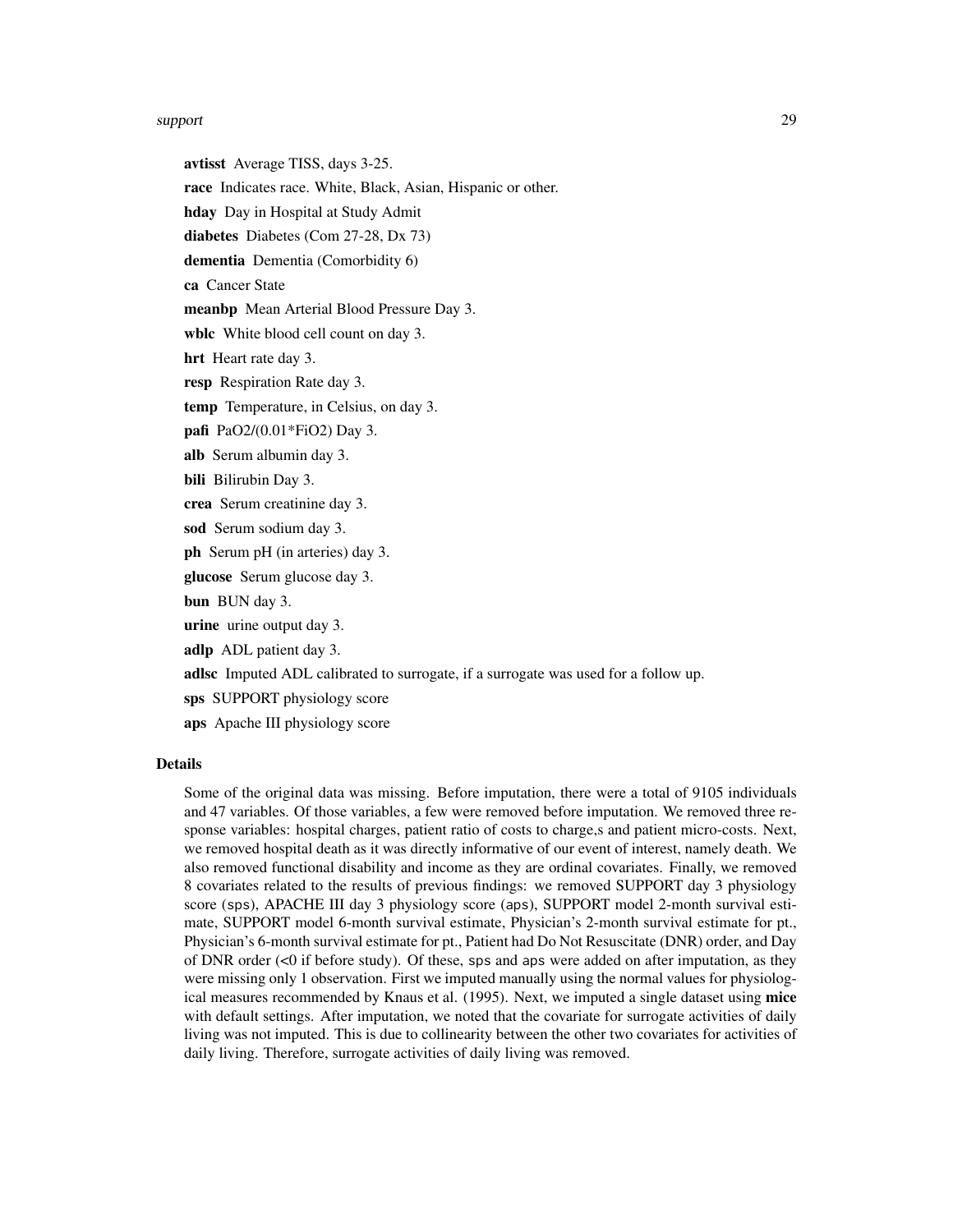# Source

Available at the following website: [http://biostat.mc.vanderbilt.edu/wiki/pub/Main/DataS](http://biostat.mc.vanderbilt.edu/wiki/pub/Main/DataSets/support2csv.zip)ets/ [support2csv.zip](http://biostat.mc.vanderbilt.edu/wiki/pub/Main/DataSets/support2csv.zip). note: must unzip and process this data before use.

# References

Knaus WA, Harrell FE, Lynn J et al. (1995): The SUPPORT prognostic model: Objective estimates of survival for seriously ill hospitalized adults. Annals of Internal Medicine 122:191-203. doi: [10.7326/00034819122319950201000007.](https://doi.org/10.7326/0003-4819-122-3-199502010-00007)

http://biostat.mc.vanderbilt.edu/wiki/Main/SupportDesc

http://biostat.mc.vanderbilt.edu/wiki/pub/Main/DataSets/Csupport.html

```
data("support")
# Using the matrix interface and log of time
x \le model.matrix(death \sim . - d.time - 1, data = support)
y <- with(support, cbind(death, d.time))
fit_cb <- casebase::fitSmoothHazard.fit(x, y, time = "d.time",
                                         event = "death",
                                         formula_time = \sim log(d.time),
                                         ratio = 1)
```